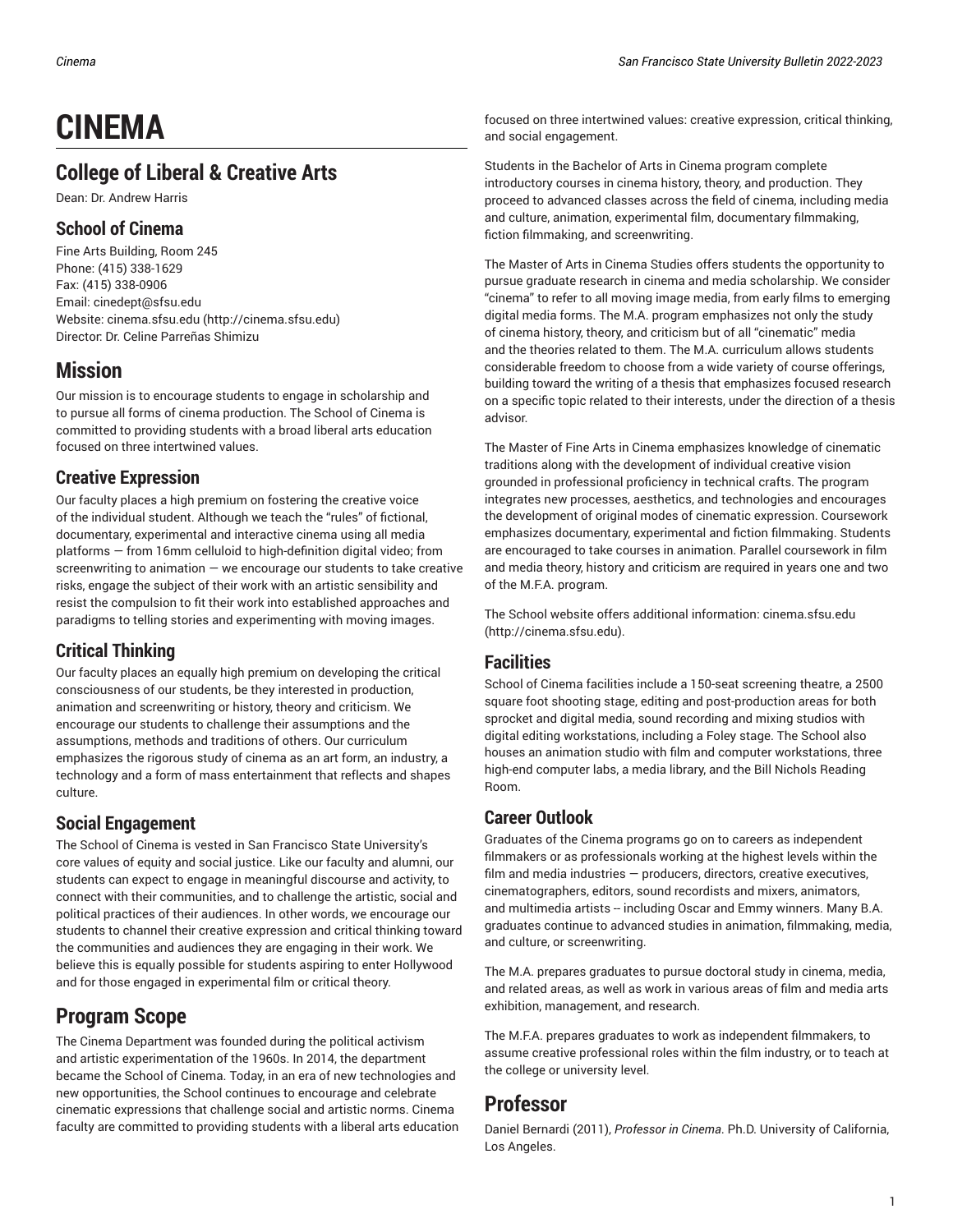Martha Gorzycki (2002), *Professor in Cinema*. M.F.A. San Francisco State University.

Julian D. Hoxter (2008), *Professor in Cinema*. M.F.A. equivalency, San Francisco State University.

Patricia Jackson (2003), *Professor in Cinema*. B.A. Stanford University.

Aaron Kerner (2003), *Professor in Cinema*. Ph.D. Macquarie University.

Joseph McBride (2002), *Professor in Cinema*. Doctoral Equivalency, San Francisco State University.

Randolph Rutsky (2003), *Professor in Cinema*. Ph.D. University of California, Los Angeles.

Britta Sjogren (1999), *Professor in Cinema*. M.F.A., Ph.D. University of California, Los Angeles.

Greta Snider (2001), *Professor in Cinema*. M.F.A. San Francisco State University.

Weimin Zhang (2006), *Professor in Cinema*. M.F.A. Ohio University.

## **Associate Professor**

Scott Boswell (2011), *Associate Professor in Cinema*. M.F.A. San Francisco State University.

Steve Choe (2015), *Associate Professor in Cinema*. M.Phil. Universiteit van Amsterdam; Ph.D. University of California, Berkeley.

Benjamin Ridgway (2012), *Associate Professor in Cinema*. M.F.A. California Institute of the Arts.

Johnny Symons (2013), *Associate Professor in Cinema*. M.A. Stanford **University** 

## **Assistant Professor**

Artel Great (2020), *Assistant Professor in Cinema*. Ph.D. New York University.

Laura Green (2018), *Assistant Professor in Cinema*. M.F.A. Stanford University.

Mihaela Mihailova (2021), *Assistant Professor in Cinema*. Ph.D. Yale University.

Rosa Sungjoo Park (2019), *Assistant Professor in Cinema*. M.F.A. Seoul National University; M.F.A. University of British Columbia; M.F.A. Rhode Island School of Design.

Elizabeth Ramirez Soto (2017), *Assistant Professor in Cinema*. Ph.D. University of Warwick.

Bethany Sparks (2019), *Assistant Professor in Cinema*. M.F.A. University of Southern California.

Mayuran Tiruchelvam (2020), *Assistant Professor in Cinema*. M.F.A. Columbia University.

### Major

• [Bachelor](http://bulletin.sfsu.edu/colleges/liberal-creative-arts/cinema/ba-cinema/) of Arts in Cinema [\(http://bulletin.sfsu.edu/colleges/liberal](http://bulletin.sfsu.edu/colleges/liberal-creative-arts/cinema/ba-cinema/)[creative-arts/cinema/ba-cinema/\)](http://bulletin.sfsu.edu/colleges/liberal-creative-arts/cinema/ba-cinema/)

## **Minors**

- [Minor in Animation \(http://bulletin.sfsu.edu/colleges/liberal-creative](http://bulletin.sfsu.edu/colleges/liberal-creative-arts/cinema/minor-animation/)[arts/cinema/minor-animation/](http://bulletin.sfsu.edu/colleges/liberal-creative-arts/cinema/minor-animation/))
- [Minor in Cinema](http://bulletin.sfsu.edu/colleges/liberal-creative-arts/cinema/minor-cinema/) ([http://bulletin.sfsu.edu/colleges/liberal-creative](http://bulletin.sfsu.edu/colleges/liberal-creative-arts/cinema/minor-cinema/)[arts/cinema/minor-cinema/](http://bulletin.sfsu.edu/colleges/liberal-creative-arts/cinema/minor-cinema/))

## **Masters**

- Master of Arts in Cinema [Studies \(http://bulletin.sfsu.edu/colleges/](http://bulletin.sfsu.edu/colleges/liberal-creative-arts/cinema/ma-cinema-studies/) [liberal-creative-arts/cinema/ma-cinema-studies/](http://bulletin.sfsu.edu/colleges/liberal-creative-arts/cinema/ma-cinema-studies/))
- Master of Fine Arts in [Cinema](http://bulletin.sfsu.edu/colleges/liberal-creative-arts/cinema/mfa-cinema/) ([http://bulletin.sfsu.edu/colleges/](http://bulletin.sfsu.edu/colleges/liberal-creative-arts/cinema/mfa-cinema/) [liberal-creative-arts/cinema/mfa-cinema/](http://bulletin.sfsu.edu/colleges/liberal-creative-arts/cinema/mfa-cinema/))

#### **CINE 102 Introduction to Contemporary Cinema (Units: 3)**

Survey of a wide range of topics on contemporary cinema - exploring an array of international and U.S. films, as well as alternative cinematic modes. Open to non-majors.

### **Course Attributes:**

- Global Perspectives
- C1: Arts

#### **CINE 105 Stage to Screen: Theatrical Literary Works Adapted for Cinema (Units: 3)**

View, discuss, and analyze the adaptation of stage plays into movies. Gain an enhanced appreciation of the differences between, and unique demands of, two related art forms: stage and screen. Consider different cinematic treatments of classical, modern, or genre-specific plays, discuss the adaptation process to excavate the "essential" properties of cinema, and how themes, conflicts, and style represent the historical, political, or cultural context of the works. (Plus-minus letter grade only)

#### **CINE 180 The Ancient World in Film (Units: 3)** Prerequisite: ENG 114 or equivalent.

Examination of how ancient Greek and Roman myth and history are represented in film, often as a way of looking critically at modern society and its values.

(This course is offered as CLAS 280 and CINE 180 [formerly CINE 280]. Students may not repeat the course under an alternate prefix.) **Course Attributes:**

• C2: Humanities

### **CINE 200 Introduction to Cinema Studies (Units: 3)**

Prerequisites: Restricted to Cinema majors or minors with a sophomore standing or above; or permission of the instructor.

Introduction to the expressive properties and codes of cinema. Exposure to diverse cinematic traditions. An emphasis is placed on developing fundamental critical methods and perspectives. A grade of C or better is required for Cinema major and minor. (Plus-minus letter grade only)

#### **CINE 202 Introduction to Filmmaking (Units: 3)**

Prerequisites: Restricted to Cinema majors with sophomore standing or above or permission of the instructor. Concurrent enrollment in CINE 204\*.

Introduction to modes of film production. Operation, function, and creative use of filmmaking tools common to development, pre-production, production, post-production, and distribution. Exploration of technical considerations, the language of filmmaking, and creating meaning in cinema. (Plus-minus letter grade only)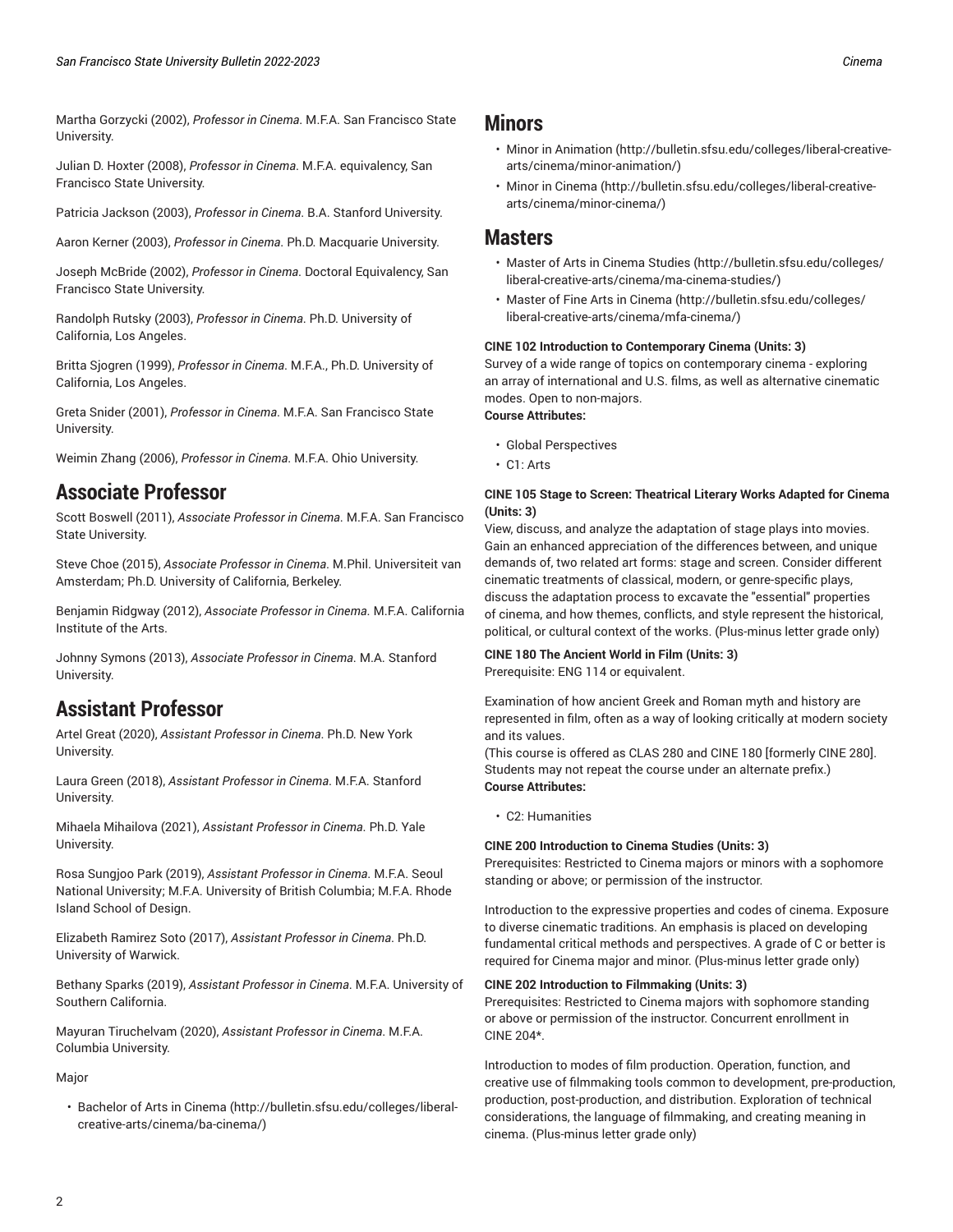#### **CINE 204 Introduction to Filmmaking Laboratory (Unit: 1)**

Prerequisites: Restricted to Cinema majors with sophomore standing or above; concurrent enrollment in CINE 202\*; or permission of the instructor.

Hands-on lab introduces filmmaking tools and techniques. Development and execution of short group creative film projects. Activity. A grade of C or better required for Cinema majors. Extra fee required. (Plus-minus letter grade only).

#### **CINE 211 Film History I (Units: 3)**

Prerequisites: Restricted to Cinema majors and minors with sophomore standing or above or permission of the instructor.

Entry-level course introduces students to the history of early cinema through WWII (1895-1945). Survey of diverse cinematic traditions, social/ national inflections, and forms. A grade of C or better is required for Cinema major and minor. (Plus-minus letter grade only)

#### **CINE 212 Film History II (Units: 3)**

Prerequisites: Restricted to Cinema majors and minors with sophomore standing or above or permission of the instructor.

Introduction to the history of post WWII cinema (since 1945). Survey of diverse cinematic traditions, social/national inflections and forms. A grade of C or better is required for the Cinema major and minor. (Plusminus letter grade only)

#### **CINE 302GW Arab Cinema - GWAR (Units: 3)**

Prerequisites: Restricted to upper-division Cinema majors and minors; GE Area A2; CINE 200\*, CINE 211\*, and CINE 212\* or equivalents with grades of C or better; or permission of the instructor.

Examination of historical and contemporary debates about Arab cinemas. History of national film industries and film cultures in the region. Consideration of key filmmakers and media artists with an emphasis on critical writing. (ABC/NC grading only) [Formerly CINE 402GW] **Course Attributes:**

• Graduation Writing Assessment

#### **CINE 303GW Writing About Cinema - GWAR (Units: 3)**

Prerequisites: Restricted to upper-division Cinema majors and minors; GE Area A2; CINE 200\*, CINE 211\*, and CINE 212\* or equivalents with grades of C or better; or permission of the instructor.

Advanced analysis and persuasive writing on films and cinematic form. (ABC/NC grading only) **Course Attributes:**

• Graduation Writing Assessment

#### **CINE 304 Gender and Film (Units: 3)**

Prerequisites: Restricted to upper-division Cinema majors and minors; CINE 200\*, CINE 211\*, and CINE 212\* or equivalents with grades of C or better; or permission of the instructor.

Critical examination of issues related to the representation of gender and sexuality in cinema. Intermediate-level course. Topics to be specified in the Class Schedule. May be repeated for a total of 6 units when topics vary.

### **Topics:**

- 1. LGBTQ Cinema
- 2. Representations of Women and "Femininity" in Film
- 3. Representations of Men and "Masculinity" in Film
- 4. Screening Female Desire
- 5. Women in International Cinema

#### **CINE 305 Film and the Holocaust (Units: 3)**

Prerequisite: Upper-division standing or consent of the instructor.

The use of film to document and dramatize the Holocaust. Filmmakers who have sought to give expression to its human scale. Significant works which have helped define the issues.

(This course is offered as CINE 305 and JS 405. Students may not repeat the course under an alternate prefix.)

### **CINE 306 Chinese Documentary Film (Units: 3)**

Prerequisites: Restricted to upper-division Cinema majors and minors; CINE 200\*, CINE 211\*, and CINE 212\* or equivalents with grades of C or better; or permission of the instructor.

Exploration of the cultural, social, and aesthetic context of Chinese documentary films. Intermediate-level course.

#### **CINE 307 National/Regional Cinemas (Units: 3)**

Prerequisites: Restricted to upper-division Cinema majors and minors; CINE 200\*, CINE 211\*, and CINE 212\* or equivalents with grades of C or better; or permission of the instructor.

A critical exploration of a given national or regional cinema, addressing the impact of cultural specificity on film production and consumption. Intermediate-level course. Topics to be specified in the Class Schedule. May be repeated for a total of 9 units when topics vary. [Formerly CINE 401]

**Topics:**

- 1. French Cinema
- 2. Scandinavian Cinema
- 3. Latin American Film
- 4. Italian Cinema
- 5. Chinese Cinema
- 6. Japanese Cinema
- 7. Eastern European Cinema
- 8. Iranian Cinema
- 9. German Cinema
- 10. Korean Cinema
- 11. African Cinema
- 12. Arab Cinema
- 13. European National Cinemas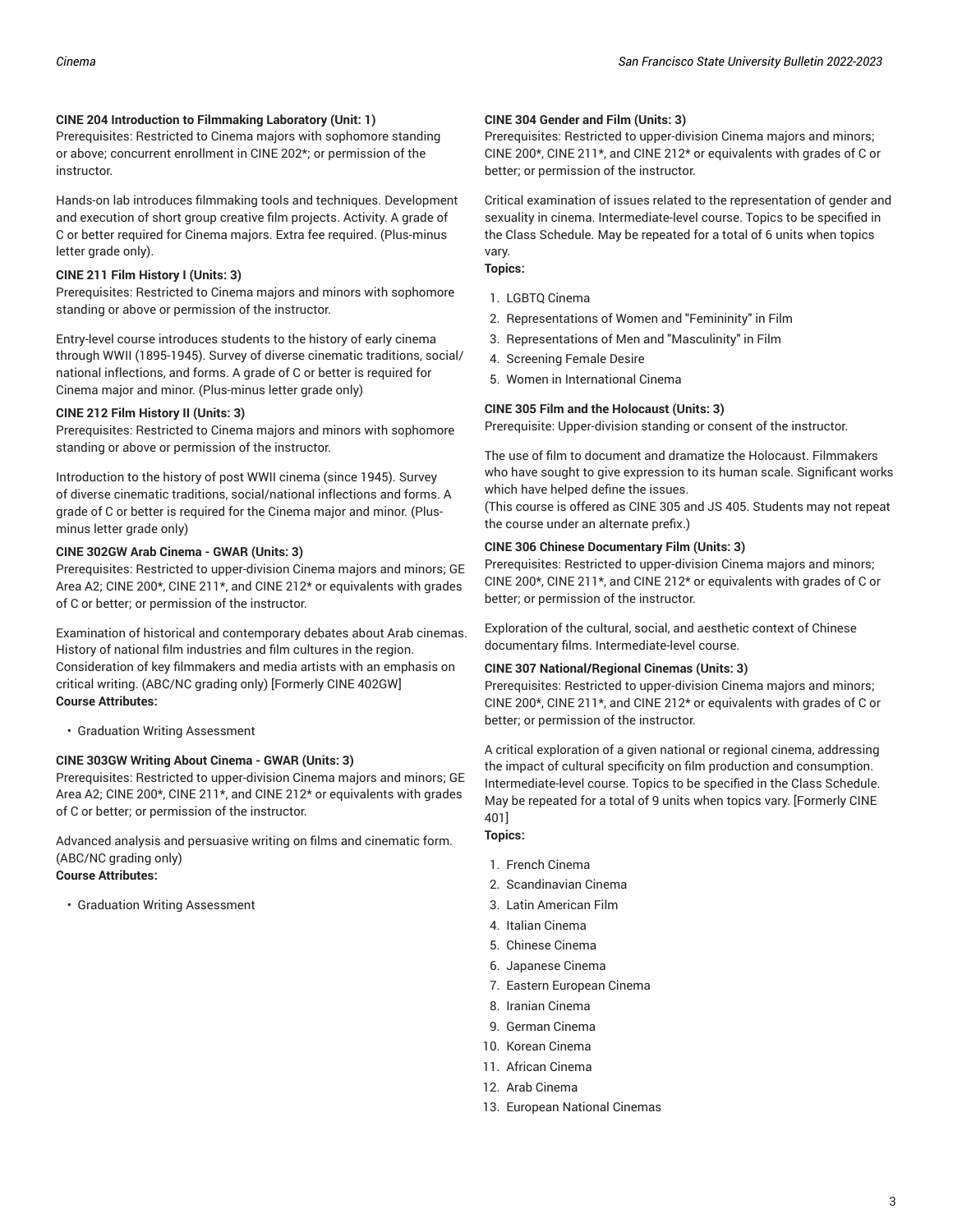Prerequisites: Restricted to upper-division Cinema majors and minors; CINE 200\*, CINE 211\*, and CINE 212\* or equivalents with grades of C or better; or permission of the instructor.

Survey of critical perspectives on the aesthetics, cultural underpinnings, and political/historical context of films produced within societies formerly called "The Third World." Intermediate-level course. May be repeated for a total of 6 units.

#### **CINE 309 Latina/o/x Cinema (Units: 3)**

Prerequisites: Restricted to upper-division standing; GE Areas A1\*, A2\*, A3\*, and B4\* all with grades of C- or better; or permission of the instructor.

Examine Latino/a/x history using Latino/a/x-themed and produced films. The power of stereotypes, global dissemination of film, and examples of the ways in which Latin American and U.S. Latina/o/x filmmakers respond to stereotypes by creating cinematic counter-discourses. (This course is offered as LTNS 409 and CINE 309. Students may not repeat the course under an alternate prefix.) **Course Attributes:**

- Global Perspectives
- Social Justice
- UD-C: Arts and/or Humanities
- Am. Ethnic & Racial Minorities

#### **CINE 314 Israeli Cinema (Units: 3)**

Prerequisites: GE Areas A1\*, A2\*, A3\*, and B4\* all with grades of C- or better or permission of the instructor.

Survey of Israeli cinema with critical readings.

(This course is offered as JS 408 and CINE 314 [formerly CINE 408]. Students may not repeat the course under an alternate prefix.) **Course Attributes:**

- Global Perspectives
- UD-C: Arts and/or Humanities

#### **CINE 317 Art and Film (Units: 3)**

Prerequisites: Restricted to upper-division Cinema majors and minors; CINE 200\*, CINE 211\*, and CINE 212\* or equivalents with grades of C or better; or permission of the instructor.

Focus on the critical and aesthetic issues that connect cinema to other relevant fine-arts forms, such as photography, painting, music, etc. Intermediate-level course. [Formerly CINE 410]

#### **CINE 318GW Art and Film - GWAR (Units: 3)**

Prerequisites: Restricted to upper-division Cinema majors and minors; GE Area A2; CINE 200\*, CINE 211\*, and CINE 212\* or equivalents with grades of C or better; or permission of the instructor.

Focus on how photography, painting, or other art forms connect with the aesthetics of film and motion picture technology, with particular attention to critical and persuasive writing. Intermediate-level course. (ABC/NC grading only) [Formerly CINE 410GW] **Course Attributes:**

• Graduation Writing Assessment

#### **CINE 325 Focus on Film Topics (Unit: 1)**

Prerequisite: Upper-division standing or consent of the instructor.

Exploration of influential filmmakers, performers, or movements in cinema. Intermediate-level course. Suitable for non-majors. Topics to be specified in Class Schedule. May be repeated for a total of 4 units in any combination of CINE 325, CINE 326, and CINE 650 and when topics vary. (CR/NC grading only)

## **Topics:**

- 1. Focus on Emerging Cinemas
- 2. Focus on Contemporary Filmmakers
- 3. Bay Area Filmmakers
- 4. Focus on Cult Films
- 5. Science Fiction
- 6. Stanley Kubrick
- 7. Focus on Women Filmmakers
- 8. The Star as Author
- 9. Focus on Melodrama
- 10. Focus on French Poetic Realism
- 11. International Women Directors
- 12. American Women Directors
- 13. Focus on Iranian Cinema
- 14. Focus on New German Cinema
- 15. Focus on the Work of SF State Cinema Faculty
- 16. Focus on Hitchcock
- 17. Focus on James Bond
- 18. Focus on the Horror Film
- 19. Focus on the Western
- 20. Radical Documentary
- 21. Focus on the French New Wave

### **CINE 326 Festivals, Archives, and Cinematic Movements of the San Francisco Bay Area (Unit: 1)**

Prerequisite: Upper-division standing or permission of the instructor.

Exploration of the rich and diverse film culture of the S.F. Bay Area, including film societies, archives, and established festivals. Course may coordinate with current festival or archive film series. Intermediate-level course. Suitable for non-majors. May be repeated for a total of 4 units in any combination of CINE 325, CINE 326, and CINE 650 when topics vary. (CR/NC grading only)

#### **CINE 327 Anthropology and Film (Units: 3)**

Prerequisites: GE Areas A1\*, A2\*, A3\*, and B4\* all with grades of C- or better or permission of the instructor.

Social and cultural anthropology through films, ethnographies, and popular writings of anthropologists.

(This course is offered as ANTH 327 and CINE 327. Students may not repeat the course under an alternate prefix.) **Course Attributes:**

- UD-D: Social Sciences
- Global Perspectives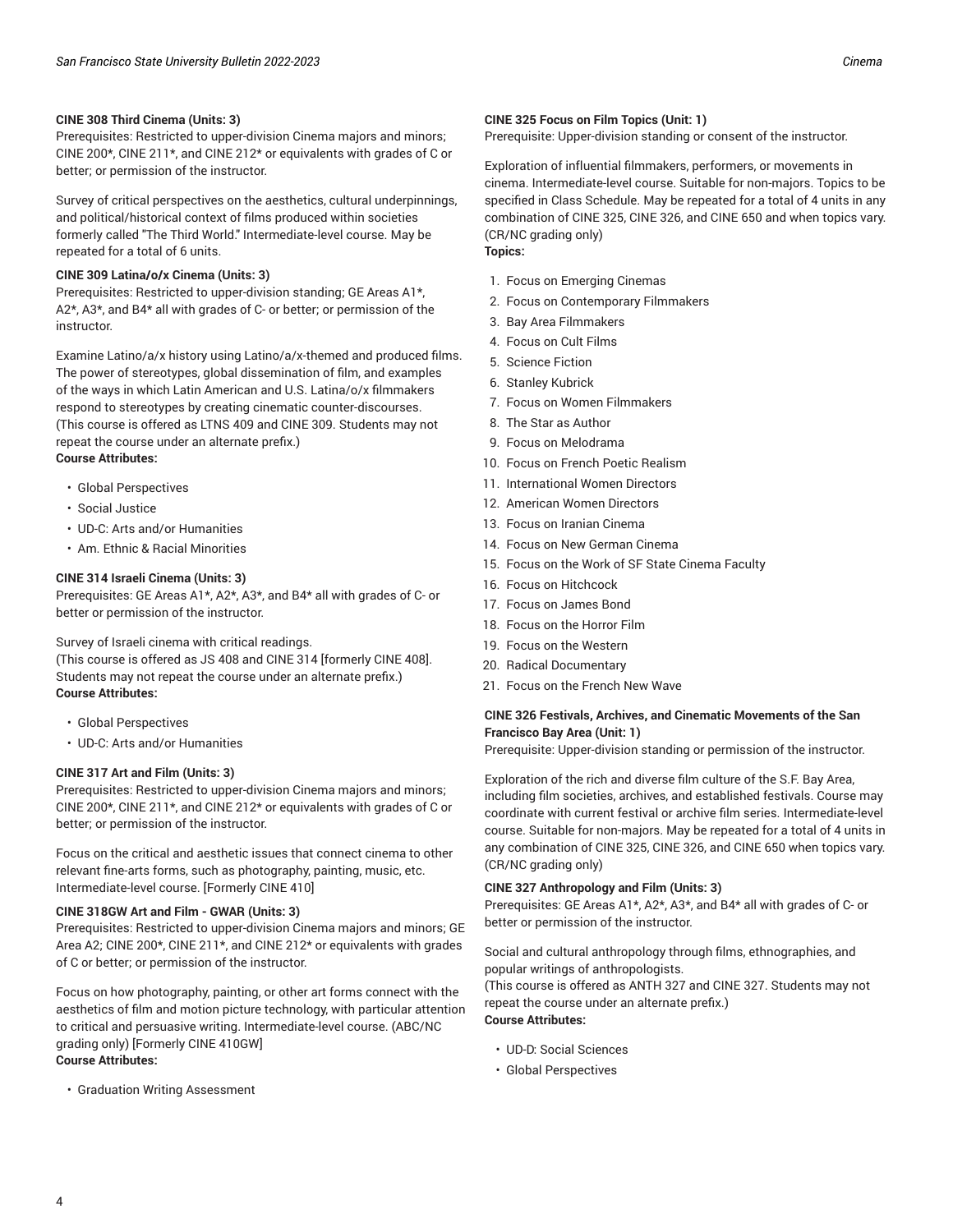#### **CINE 331 Hollywood Representation of Race and Ethnicity (Units: 3)**

Prerequisites: Restricted to upper-division Cinema majors and minors; CINE 200\*, CINE 211\*, and CINE 212\* or equivalents with grades of C or better; or permission of the instructor.

Examination of the representation of race and ethnicity in U.S. Cinema. Employs critical and cultural theory to uncover the social significance of race as an ideological formation intertwined with the art and industry of American film. Intermediate-level course. **Course Attributes:**

• Am. Ethnic & Racial Minorities

#### **CINE 332 Representation and Narration of Sexuality in Hollywood Cinema (Units: 3)**

Prerequisites: Restricted to upper-division Cinema majors and minors and Human Sexuality Studies minors; CINE 200\*, CINE 211\*, and CINE 212\* or equivalents with grades of C or better; or permission of the instructor.

Examination of the representation and narration of sexuality in cinema with an emphasis on Hollywood. Employs critical and cultural theory - including critical race, queer, and feminist theories - to unpack the social and political significance of sexuality in cinema. Intermediate-level course.

(This course is offered as CINE 332 and SXS 332. Students may not repeat the course under an alternate prefix.)

#### **CINE 333 Race and Independent Cinema (Units: 3)**

Prerequisites: Restricted to upper-division Cinema majors and minors and Race and Resistance Studies minors; CINE 200\*, CINE 211\*, and CINE 212\* or equivalents with grades of C or better; or consent of the instructor.

Explore independent feature and short narrative films by and about people of color in the United States to expand existing frameworks that evaluate these works primarily in relation to dominant culture and the dominant industry. Study how a diversity of filmmakers concerned with racial inequality use cinema to narrate and represent the lives and stories of people of color. Explore the racial politics of representation, preservation, distribution, exhibition, and criticism through close readings, comparative approaches, and historically contextualized analysis. (This course is offered as CINE 333 and RRS 333. Students may not repeat the course under an alternate prefix.)

#### **CINE 335 Art of Cinematography (Units: 3)**

Prerequisites: Restricted to upper-division Cinema majors and minors; CINE 200\*, CINE 211\*, and CINE 212\* or equivalents with grades of C or better; or permission of the instructor.

Focus on the contributions of outstanding cinematographers to world film history. Examination of signature visual styles and techniques, influences of art movements and fine-arts photography, photojournalism, and technological innovation, etc., on the creative use of cinematography. Intermediate-level course. [Formerly CINE 425]

#### **CINE 340 Critical Studies (Units: 3)**

Prerequisites: Restricted to upper-division Cinema majors and minors; CINE 200\*, CINE 202\*, CINE 204\*, CINE 211\*, and CINE 212\* or equivalents with grades of C or better; or consent of the instructor. Concurrent enrollment in CINE 341\*.

Explores essential critical approaches for analyzing cinema. A grade of C or better required for Cinema major and minor. Intermediate-level course. (Plus-minus letter grade only)

#### **CINE 341 Critical Studies Discussion Group (Unit: 1)**

Prerequisites: Restricted to upper-division Cinema majors and minors; CINE 200\*, CINE 202\*, CINE 204\*, CINE 211\*, CINE 212\* or equivalents with grades of C or better; or consent of the instructor. Concurrent enrollment in CINE 340\* is required.

Applied critical analysis through writing, media projects, discussion, and research about Cinema. A Grade of C or better required for the Cinema major and minor. Intermediate-level course. (Plus-minus letter grade only)

#### **CINE 342 Documentary Film (Units: 3)**

Prerequisites: Restricted to upper-division Cinema majors and minors; CINE 200\*, CINE 211\*, and CINE 212\* or equivalents with grades of C or better; or permission of the instructor.

Exploration of the history, aesthetics, voice, and social impact of documentary and non-fiction media. Intermediate-level course.

#### **CINE 343GW Perspectives on Documentary Film - GWAR (Units: 3)**

Prerequisites: Restricted to upper-division Cinema majors and minors; GE Area A2; CINE 200\*, CINE 211\*, and CINE 212\* or equivalents with grades of C or better; or permission of the instructor.

Exploration of focused issues in documentary film with an emphasis on critical writing. Intermediate-level course. (ABC/NC grading only) [Formerly CINE 342GW] **Course Attributes:**

### • Graduation Writing Assessment

#### **CINE 344 Film Genre (Units: 3)**

Prerequisites: Restricted to upper-division Cinema majors and minors; CINE 200\*, CINE 211\*, and CINE 212\* or equivalents with grades of C or better; or consent of the instructor.

Examination of a specific film genre focusing on key historical and theoretical issues. Intermediate-level course. Topics to be specified in the Class Schedule. May be repeated for a total of 9 units when topics vary. **Topics:**

- 1. Melodrama
- 2. Musicals
- 3. Comedy
- 4. Combat Films
- 5. The Western
- 6. Fantasy Genres
- 7. The Horror Film
- 8. Film Noir
- 9. The Science Fiction Film
- 10. Environmentalism and Film
- 11. Romance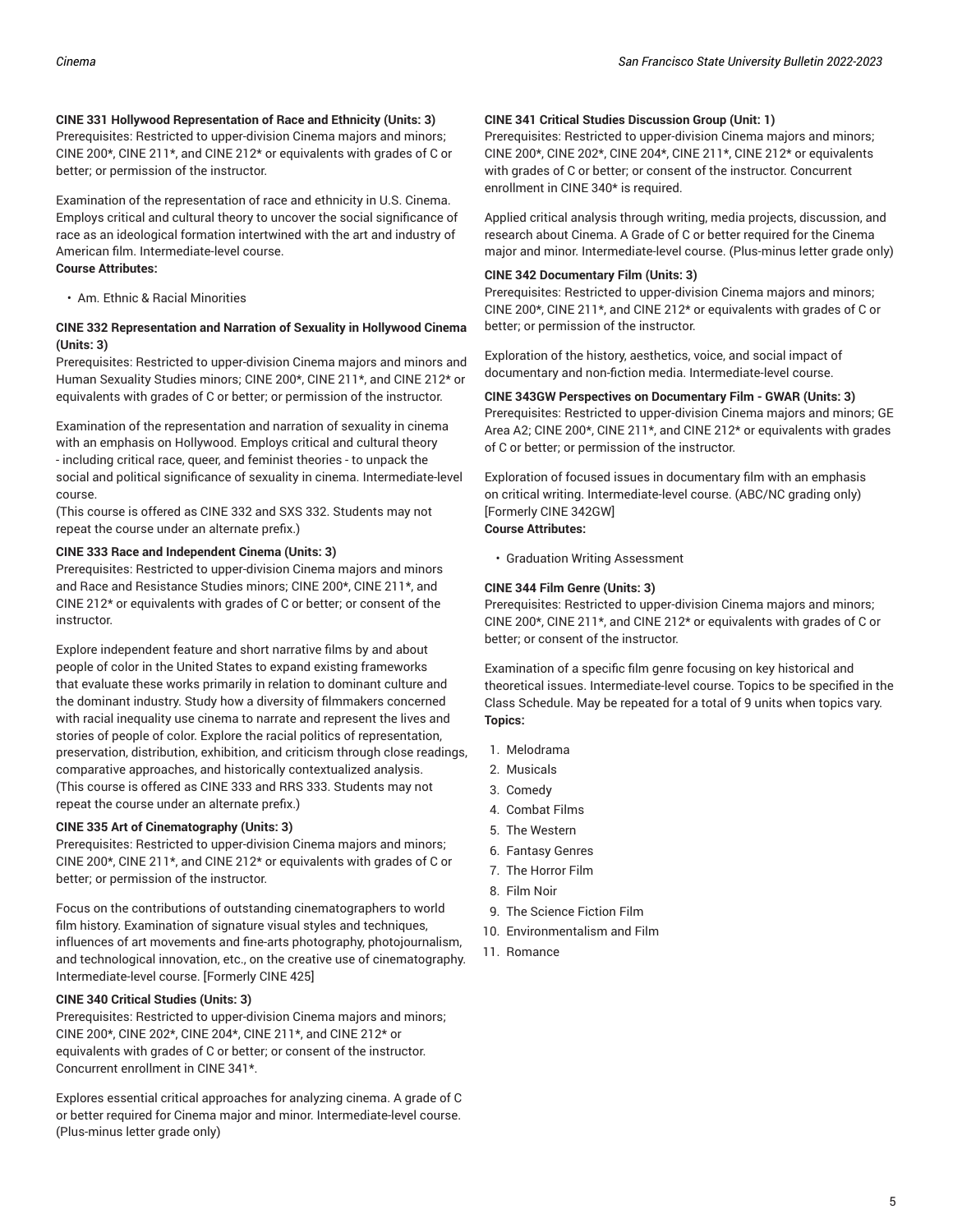#### **CINE 345 Auteur Cinema (Units: 3)**

Prerequisites: Restricted to upper-division Cinema majors and minors; CINE 200\*, CINE 211\*, and CINE 212\* or equivalents with grades of C or better; or consent of the instructor.

Examination of directors, stars, studios, writers, producers, or others who may be the creative force behind a given film. Intermediate-level course. Topics to be specified in the Class Schedule. May be repeated for a total of 9 units when topics vary. [Formerly CINE 508] **Topics:**

- 1. Abbas Kiarostami
- 2. Steven Spielberg
- 3. Lubitsch and Wilder
- 4. John Ford
- 5. Director's Cinema
- 6. Alfred Hitchcock
- 7. Orson Welles
- 8. Women Hollywood Pioneer Directors: Arzner & Lupino
- 9. Claire Denis
- 10. Latin American Auteurs
- 11. French Women Auteurs

#### **CINE 346 The Art of Short Film (Units: 3)**

Prerequisites: Restricted to upper-division Cinema majors and minors; CINE 200\*, CINE 211\*, and CINE 212\* or equivalents with grades of C or better; or permission of the instructor.

Examination of the short film as a distinctive form of expression with unique structural, aesthetic, and rhetorical dimensions. Intermediate-level course.

#### **CINE 347 Signs of Aliens: Semiotics of Film and Popular Culture (Units: 3)**

Prerequisites: Restricted to upper-division Cinema majors and minors; CINE 200\*, CINE 211\*, and CINE 212\* or equivalents with grades of C or better; or permission of the instructor.

Exploration of the sign of the alien, an element of popular culture that encompasses troubling ideologies such as xenophobia and racism. Through semiotics and cultural film studies, alienation is examined as an aesthetic expression and value system reflected in considerations of immigration, race, sexuality, and more. Intermediate-level course. [Formerly CINE 441]

- **Course Attributes:**
	- Social Justice

#### **CINE 350GW The Art of Short Film - GWAR (Units: 3)**

Prerequisites: Restricted to upper-division Cinema majors and minors; GE Area A2; CINE 200\*, CINE 211\*, and CINE 212\* or equivalents with grades of C or better; or permission of the instructor.

Examination of the short film as a distinctive form of expression with unique structural, aesthetic, and rhetorical dimensions with an emphasis on critical writing. Intermediate-level course. [Formerly CINE 346GW] **Course Attributes:**

• Graduation Writing Assessment

#### **CINE 365 History of Animation (Units: 3)**

Prerequisites: Restricted to upper-division Cinema majors and minors, and Animation minors; CINE 200\* or equivalent with a grade of C or better; or permission of the instructor.

Overview of global animation history, including crucial developments and historical trends; key modes, techniques, and traditions; influential state-sponsored studios and institutions; and understudied animation traditions. Analysis of key industrial, aesthetic, and technological developments in animated media and various techniques, including traditional cel animation, 3D digital animation, stop motion, direct animation, and cutout and silhouette animation.

#### **CINE 373 Film and Society (Units: 3)**

Prerequisites: Restricted to upper-division Cinema majors and minors; CINE 200\*, CINE 211\*, and CINE 212\* or equivalents with grades of C or better; or permission of the instructor.

Major social issues as found in cinematic media: race, class, gender, and sexuality. How feminism, ideology, political movements, and social and historical changes impact representations. Intermediate-level course. Topics to be specified in the Class Schedule. May be repeated for a total of 6 units when topics vary. **Topics:**

- 1. Films and Social Change
- 2. Films Under the Soviet System
- 3. Films About the Media
- 4. Films About American History
- 5. Environment, Climate Change, and Film

#### **CINE 375 U.S. Culture and Cinema of the 1950s (Units: 3)**

Prerequisites: GE Areas A1\*, A2\*, A3\*, and B4\* all with grades of C- or better or permission of the instructor.

Analysis of representative 1950s Hollywood films in the context of contemporary political, ideological, social, and economic shifts in U.S. culture. Intermediate-level course. **Course Attributes:**

- Am. Ethnic & Racial Minorities
- UD-C: Arts and/or Humanities
- Social Justice

#### **CINE 376 Cinema Department Internship (Unit: 1)**

Prerequisites: Upper-division Cinema majors; permission of the instructor required. Apply at the Cinema Department office.

Development of research, writing, and technical skills; training in production practices and technical equipment. May be repeated for a total of 9 units. (CR/NC grading only)

#### **CINE 403 Soundstage Workshop (Unit: 1)**

Prerequisites: Restricted to upper-division Cinema majors and minors; CINE 200\*, CINE 202\*, CINE 204\*, CINE 211\*, and CINE 212\* or equivalents with grades of C or better; or permission of the instructor.

Intermediate-level production training in the practices, procedures, and safety in the use of the school soundstage. Laboratory. (CR/NC grading only) [Formerly CINE 519]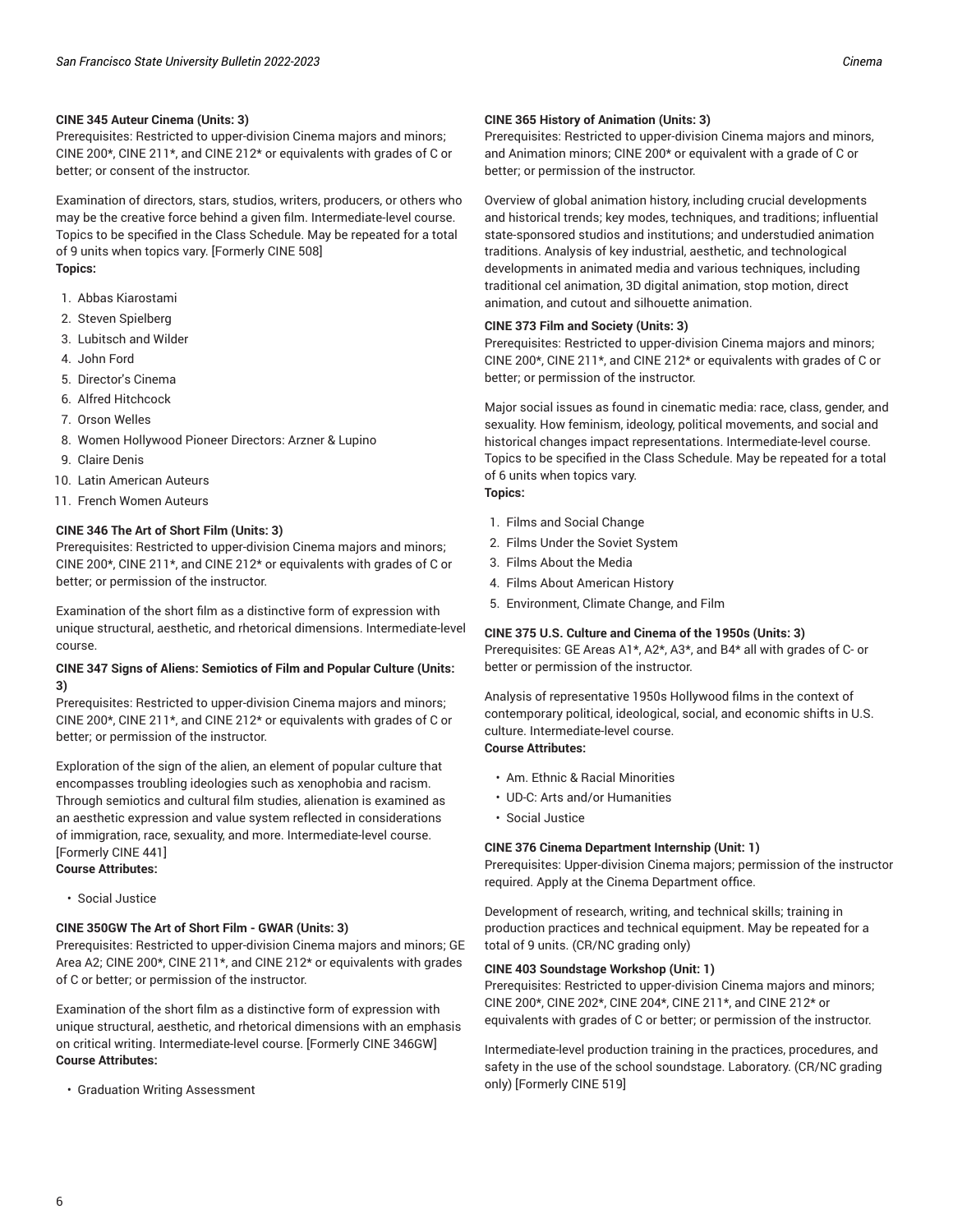#### **CINE 412 Sound Production for Cinema (Units: 3)**

Prerequisites: Restricted to junior Cinema majors and minors; CINE 200\*, CINE 202\*, CINE 204\*, CINE 211\*, and CINE 212\* or equivalents with grades of C or better; or permission of the instructor. Students are restricted to a maximum of two 400-level OR two 600-level courses per semester. CINE 450, CINE 454, CINE 458, or CINE 601 may be taken concurrently without a formal exception. Exceptions to this limit require both the permission of the instructor and approval by the Director of the School of Cinema.

The aesthetics of field and studio recording. Practice in production recording, sound effects, dialog and voice miking, and foley production. Intermediate-level production course. Activity. Extra fee required. [Formerly CINE 512]

#### **CINE 414 Exploring Sound Design for Cinema (Units: 3)**

Prerequisites: Restricted to junior Cinema majors and minors; CINE 200\*, CINE 202\*, CINE 204\*, CINE 211\*, and CINE 212\* or equivalents with grades of C or better; or permission of instructor. Students are restricted to a maximum of two 400-level OR two 600-level courses per semester. CINE 450, CINE 454, CINE 458, or CINE 601 may be taken concurrently without a formal exception. Exceptions to this limit require both the permission of the instructor and approval by the Director of the School of Cinema.

Examination of sound design for cinema, focusing on computer-based technologies of editing and mixing. Creative exploration of sound/picture relationships. Intermediate-level production course. Extra fee required. [Formerly CINE 524]

#### **CINE 416 Sound Editing and Mixing (Units: 3)**

Prerequisites: Restricted to junior Cinema majors and minors; CINE 200\*, CINE 202\*, CINE 204\*, CINE 211\*, and CINE 212\* or equivalents with grades of C or better; or permission of the instructor. Students are restricted to a maximum of two 400-level OR two 600-level courses per semester. CINE 450, CINE 454, CINE 458, or CINE 601 may be taken concurrently without a formal exception. Exceptions to this limit require both the permission of the instructor and approval by the Director of the School of Cinema.

The preparation and editing of multiple soundtracks. Recording and mixing of soundtracks for picture using file-based technologies. Intermediate-level production course. Extra fee required. [Formerly CINE 520]

#### **CINE 418 Production Design and Art Direction (Units: 3)**

Prerequisites: Restricted to junior Cinema majors and minors; CINE 200\*, CINE 202\*, CINE 204\*, CINE 211\*, CINE 212\* or equivalents with grades of C or better; or permission of instructor. Students are restricted to a maximum of two 400-level OR two 600-level courses per semester. CINE 450, CINE 454, CINE 458, or CINE 601 may be taken concurrently without a formal exception. Exceptions to this limit require both the permission of the instructor and approval by the Director of the School of Cinema.

Development of fundamental hands-on technical skills and aesthetic considerations in set design and art direction for film, video, and media production. Incorporates script breakdown and analysis, budgeting, creation of design plans, and stagecraft techniques. Culminates in the presentation of a set design or production design conceptualization. Intermediate-level production course. Extra fee required. [Formerly CINE 518]

#### **CINE 420 Projects in Film Editing (Units: 3)**

Prerequisites: Restricted to junior Cinema majors and minors; CINE 200\*, CINE 202\*, CINE 204\*, CINE 211\*, and CINE 212\* or equivalents with grades of C or better; or permission of instructor. Students are restricted to a maximum of two 400-level OR two 600-level courses per semester. CINE 450, CINE 454, CINE 458, or CINE 601 may be taken concurrently without a formal exception. Exceptions to this limit require both the permission of the instructor and approval by the Director of the School of Cinema.

Techniques and aesthetics of film editing through hands-on practice. Intermediate-level production course. Extra fee required. [Formerly CINE 522]

#### **CINE 422 Performing for the Screen (Unit: 1)**

Prerequisite: Restricted to sophomore standing or above or permission of the instructor.

Intermediate-level workshop to practice the rehearsal process and acting for the camera in conjunction with directing courses and film productions. Instruction and critique for doing auditions, preparing scene work, and acting on-set. Laboratory. May be repeated for a total of 3 units.

#### **CINE 424 Directing Actors (Units: 3)**

Prerequisites: Restricted to junior Cinema majors and minors; CINE 200\*, CINE 202\*, CINE 204\*, CINE 211\*, and CINE 212\* or equivalents with grades of C or better; or permission of the instructor. Students are restricted to a maximum of two 400-level or two 600-level courses per semester. CINE 450, CINE 454, CINE 458, or CINE 601 may be taken concurrently without a formal exception. Exceptions to this limit require both the permission of the instructor and approval by the Director of the School of Cinema.

The creative role of the director with a focus on rehearsing and directing actors for character-driven work. Intermediate-level production course. Activity. Extra fee required.

#### **CINE 426 16mm Cinematography (Units: 3)**

Prerequisites: Restricted to junior Cinema majors and minors; CINE 200\*, CINE 202\*, CINE 204\*, CINE 211\*, and CINE 212\* or equivalents with grades of C or better; or permission of the instructor. Students are restricted to a maximum of two 400-level OR two 600-level courses per semester. CINE 450, CINE 454, CINE 458, or CINE 601 may be taken concurrently without a formal exception. Exceptions to this limit require both the permission of the instructor and approval by the Director of the School of Cinema.

Exploration of the role of Director of Photography. Practice in camera department responsibilities and crew structure. Study of visual storytelling through technical and aesthetic studio-based projects with 16mm cameras and lighting equipment. Intermediate-level cinematography course. Activity. Extra fee required. [Formerly CINE 525]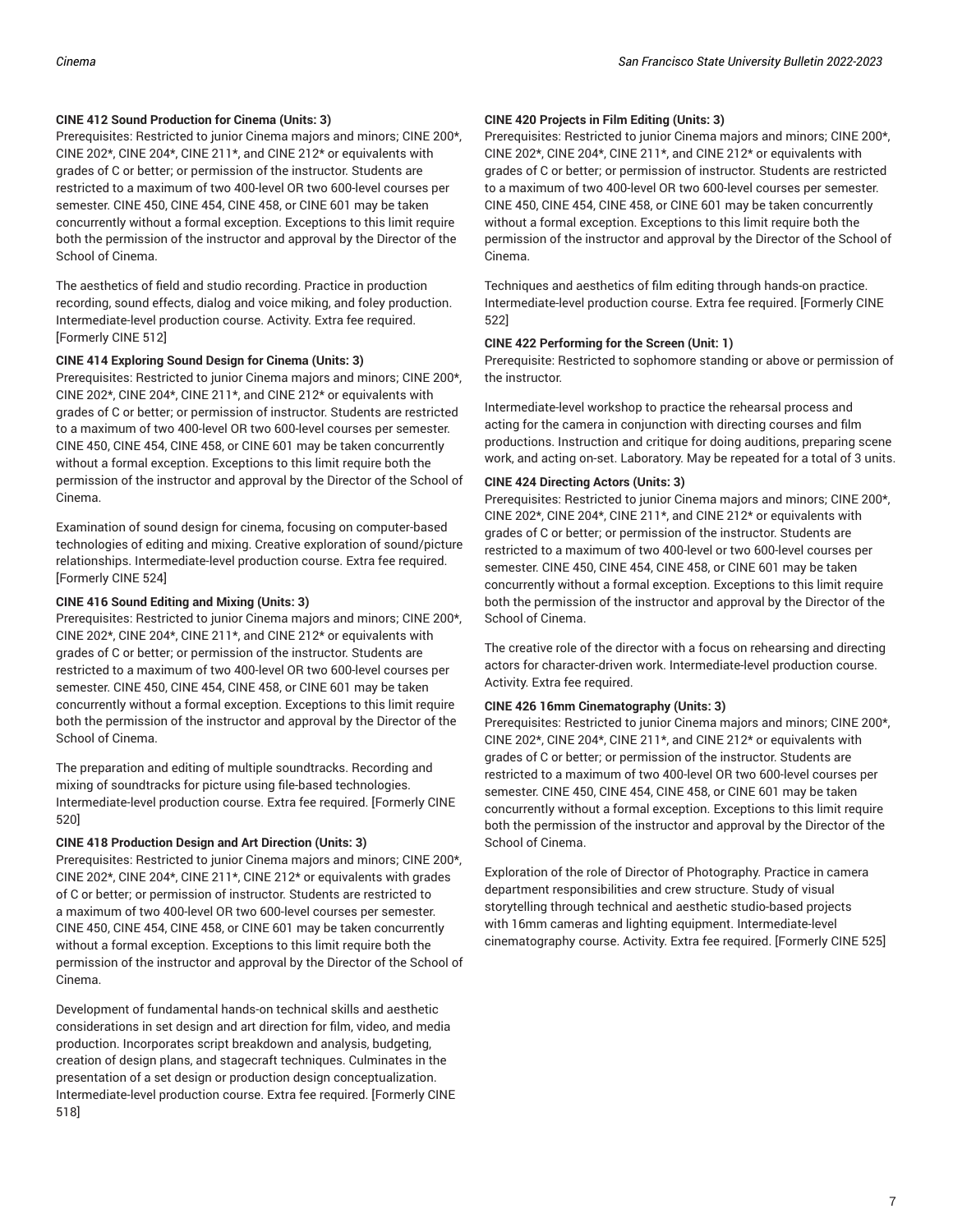Prerequisites: Restricted to junior Cinema majors and minors; CINE 200\*, CINE 202\*, CINE 204\*, CINE 211\*, and CINE 212\* or equivalents with grades of C or better; or permission of the instructor. Students are restricted to a maximum of two 400-level OR two 600-level courses per semester. CINE 450, CINE 454, CINE 458, or CINE 601 may be taken concurrently without a formal exception. Exceptions to this limit require both the permission of the instructor and approval by the Director of the School of Cinema.

Focus on image workflow. Practice in image manipulation, including camera settings, shooting techniques for visual effects, and postproduction colour grading. Exploration of the craft and visual style of digital capture and display through predominantly location-based technical projects. Intermediate-level cinematography course. Activity. Extra fee required. [Formerly CINE 530]

#### **CINE 440 Animation Pre-Production (Units: 3)**

Prerequisites: Upper-division standing and permission of the instructor.

Visual planning and animation story development including scripting, storyboarding, and sound design. Extra fee required. [Formerly CINE 364]

#### **CINE 443 Drawing for Animation (Units: 3)**

Prerequisites: Restricted to junior Cinema majors and Animation minors and permission of the instructor. Students are restricted to a maximum of two 400-level OR two 600-level courses per semester. CINE 450, CINE 454, CINE 458, or CINE 601 may be taken concurrently without a formal exception. Exceptions to this limit require both the permission of the instructor and approval by the Director of the School of Cinema.

Explore drawing techniques for animation including gesture and movement, kinetic volume, and abstraction of motion. May be repeated for a total of 6 units. Extra fee required. [Formerly CINE 361]

#### **CINE 444 Animation I (Units: 3)**

Prerequisites: Online portfolio review required. Deadline: April 20th. Enrollment by permission of the instructor only.

Aesthetics, dynamics of movement, and techniques of animation. Projects in varied media and methods. Activity. Extra fee required. [Formerly CINE 360]

#### **CINE 445 Animation II (Units: 3)**

Prerequisites: Restricted to junior Animation minors; CINE 444\* with a grade of C or better; permission of the instructor. Students are restricted to a maximum of two 400-level OR two 600-level courses per semester. CINE 450, CINE 454, CINE 458, or CINE 601 may be taken concurrently without a formal exception. Exceptions to this limit require both the permission of the instructor and approval by the Director of the School of Cinema.

Production of sync-sound animation techniques. Editing, effects, story, and character development. Activity. Extra fee required. [Formerly CINE 362]

#### **CINE 446 Stop-Motion Animation (Units: 3)**

Prerequisites: Restricted to upper-division Cinema majors and minors; CINE 200\*, CINE 202\*, CINE 204\*, CINE 211\*, and CINE 212\* or equivalents with grades of C or better; or permission of the instructor.

Production of stop-motion and mixed-media animation. Practice using traditional and digital animation techniques for creative storytelling. Laboratory. Extra fee required. (Plus-minus letter grade only) [Formerly CINE 500]

#### **CINE 448 2D Digital Animation & Visual Effects (Units: 3)**

Prerequisites: Restricted to upper-division Cinema majors and Animation minors; CINE 200\*, CINE 202\*, CINE 204\*, CINE 211\*, CINE 212\* or equivalents with grades of C or better; or permission of instructor. Basic digital video editing skills required.

Hands-on practice with 2D digital animation and basic visual effects techniques. Creative projects examine how digital animation techniques inform and impact narrative, experimental and documentary filmmaking and storytelling. Maybe repeated for a total of 6 units. Extra fee required.

#### **CINE 450 Fundamentals of Screenwriting (Units: 3)**

Prerequisites: Restricted to upper-division Cinema majors and minors; CINE 200\*, CINE 202\*, CINE 204\*, CINE 211\*or CINE 212\* or equivalents with grades of C or better; or permission of the instructor.

Introduction to the fundamental principles of screenwriting and historical context for the development of dramatic writing. Introductory-level course. [Formerly CINE 356]

#### **CINE 452 Screenwriting: Focus on Genre (Units: 3)**

Prerequisites: Restricted to junior Cinema majors and minors; CINE 200\*, CINE 202\*, CINE 204\*, CINE 211\*, CINE 212\*, or equivalents with grades of C or better; or permission of instructor. Students are restricted to a maximum of two 400-level OR two 600-level courses per semester. CINE 450, CINE 454, CINE 458, or CINE 601 may be taken concurrently without a formal exception. Exceptions to this limit require both the permission of the instructor and approval by the Director of the School of Cinema.

In-depth understanding and practice of the various conventions and tropes inherent in writing within specific film genres. Students learn skills and strategies to implement this knowledge in their own scripts through exercises, analysis, and the writing of genre scripts. Topics to be specified in the Class Schedule. May be repeated for a total of 6 units when topics vary. (Plus-minus letter grade/RP grading only). **Topics:**

- 1. Screenwriting: Focus on Sci Fi/Fantasy
- 2. Screenwriting: Focus on Animation
- 3. Screenwriting: Focus on the Epic Tale
- 4. Screenwriting: Focus on the Melodrama
- 5. Screenwriting: Focus on the Western
- 6. Screenwriting: Focus on Musical
- 7. Screenwriting: Focus on Mystery/Thriller
- 8. Screenwriting: Focus on Comedy
- 9. Screenwriting: Focus on Horror

#### **CINE 454 Writing Short Films (Units: 3)**

Prerequisites: Restricted to junior Cinema majors and minors; CINE 200, CINE 202, CINE 204, CINE 211, and CINE 212 or equivalents with grades of C or better; CINE 450\* or equivalent; or permission of instructor.

Screenwriting strategies for the short film in fictional and experimental forms. Topics to be specified in the Class Schedule. May be repeated when topics vary. Intermediate-level course. **Topics:**

- 1. Writing Short Adaptation Films
- 2. Writing Short Films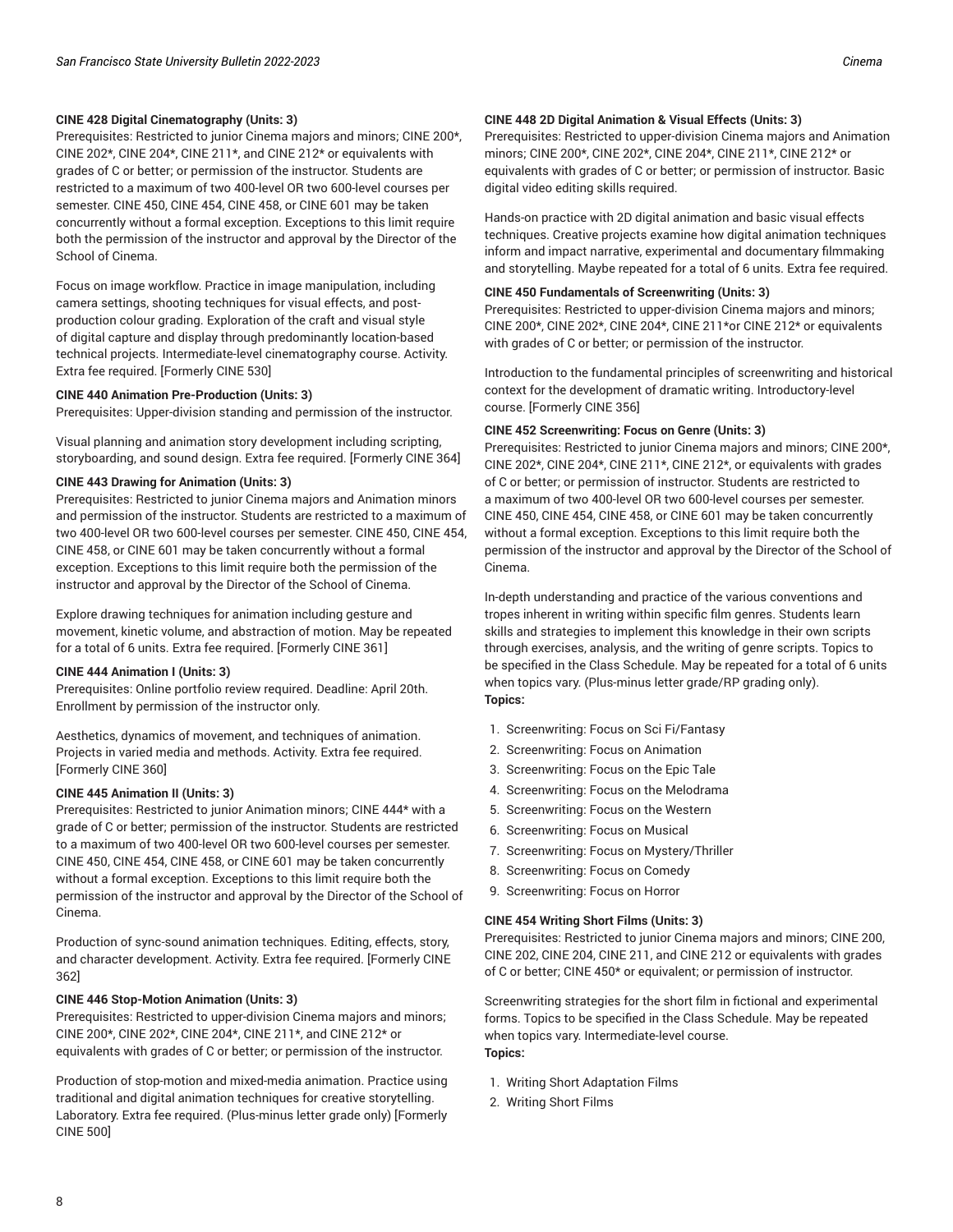#### **CINE 456 Feature Screenwriting I (Units: 3)**

grades of C or better; or permission of instructor.

Prerequisites: Restricted to upper-division Cinema majors and minors; CINE 200, CINE 202, CINE 204, CINE 211, and CINE 212 or equivalents with grades of C or better; CINE 450\* or equivalent; or permission of instructor.

Focus on the practice of long-form film writing, emphasizing story and plot dynamics, characterization, narration, dialogue, script forms, and alternatives. Analysis of current motion picture scripts. Intermediate-level course.

**CINE 458 Writing for Documentary and Nonfiction (Units: 3)** Prerequisites: Restricted to junior Cinema majors and minors; CINE 200\*, CINE 202\*, CINE 204\*, CINE 211\*, and CINE 212\* or equivalents with

Writing strategies for development and scripting of documentary film projects. Practice in the research process for a documentary concept. Development of techniques for writing treatments and creating visual plans. Exploration of methods of incorporating interviews and other nonfiction devices. Intermediate writing course.

#### **CINE 470 Digital Mobile Media Production Workshop (Units: 3)**

Prerequisites: Restricted to junior Cinema majors and minors; CINE 200\*, CINE 202\*, CINE 204\*, CINE 211\*, and CINE 212\* or equivalents with grades of C or better; or permission of the instructor. Students are restricted to a maximum of two 400-level OR two 600-level courses per semester. CINE 450, CINE 454, CINE 458, or CINE 601 may be taken concurrently without a formal exception. Exceptions to this limit require both the permission of the instructor and approval by the Director of the School of Cinema.

Collaborative work on short film projects with an emphasis on creating mobile media production suited for online distribution. Intermediate-level production course. Activity. Extra fee required. [Formerly CINE 423]

#### **CINE 472 Documentary Filmmaking Workshop (Units: 3)**

Prerequisites: Restricted to junior Cinema majors and minors; CINE 200\*, CINE 202\*, CINE 204\*, CINE 211\*, and CINE 212\* or equivalents with grades of C or better; or permission of the instructor. Students are restricted to a maximum of two 400-level OR two 600-level courses per semester. CINE 450, CINE 454, CINE 458, or CINE 601 may be taken concurrently without a formal exception. Exceptions to this limit require both the permission of the instructor and approval by the Director of the School of Cinema.

Exploration of a variety of non-fiction filmmaking techniques and practices. Emphasis on socially conscious documentaries. Intermediatelevel course. Lecture, 2 units; activity, 1 unit. Extra fee required. (Plusminus letter grade only) [Formerly CINE 430]

#### **CINE 474 Workshop in Fiction Filmmaking (Units: 3)**

Prerequisites: Restricted to junior Cinema majors; CINE 200\*, CINE 202\*, CINE 204\*, CINE 211\*, and CINE 212\* or equivalents with grades of C or better; or permission of the instructor.

Collaborative work on short fiction film projects with an emphasis on practicing the various crew roles in pre-production and production. Intermediate-level production course. Activity. Extra fee required. (Plusminus letter grade only)

#### **CINE 476 Experimental Filmmaking (Units: 3)**

Prerequisites: Restricted to upper-division Cinema majors and minors; CINE 200\*, CINE 202\*, CINE 204\*, CINE 211\*, and CINE 212\* or equivalents with grades of C or better; or permission of the instructor.

Experimental film aesthetics, techniques, and practices. Projects in varied media and methods. Intermediate-level production course. Extra fee required. [Formerly CINE 529]

#### **CINE 478 Exploration in Interactive Cinema (Units: 3)**

Prerequisites: Restricted to upper-division Cinema majors and minors; CINE 200\*, CINE 202\*, CINE 204\*, CINE 211\*, and CINE 212\* or equivalents with grades of C or better; or permission of the instructor.

Explore the conceptualization, programming, production, and presentation of cinema using interactive digital tools and processes. Intermediate-level production course. May be repeated for a total of 6 units. Extra fee required. [Formerly CINE 523]

#### **CINE 480 Material Cinema Workshop (Units: 3)**

Prerequisites: Restricted to upper-division Cinema majors and minors; CINE 200\*, CINE 202\*, CINE 204\*, CINE 211\*, and CINE 212\* or equivalents with grades of C or better; or permission of the instructor.

Exploration of the meaning, histories, and strategic use of photographic material in cinema. Extra fee required. (Plus-minus letter grade only)

#### **CINE 502 Experiments in Cinematic Form (Units: 3)**

Prerequisites: Restricted to upper-division Cinema majors and minors; CINE 200\*, CINE 202\*, CINE 204\*, CINE 211\*, CINE 212\*, CINE 340, and CINE 341 or equivalents with grades of C or better; or permission of the **instructor** 

Focus on experimental cinematic forms from radical experimental films to contemporary explorations of forms outside the conventional cinematic structure. Particular emphasis on social and historical context, aesthetic modes, movements, and artists. Advanced-level course. Topics to be specified in the Class Schedule. May be repeated for a total of 6 units when topics vary. **Topics:**

- 1. Survey of Avant-Garde Cinema
- 2. Virtuality in Films and Expanded Media Projects
- 3. Avant-Garde Cinema and Media Arts in Latin America
- 4. Contemporary and Emerging Media Forms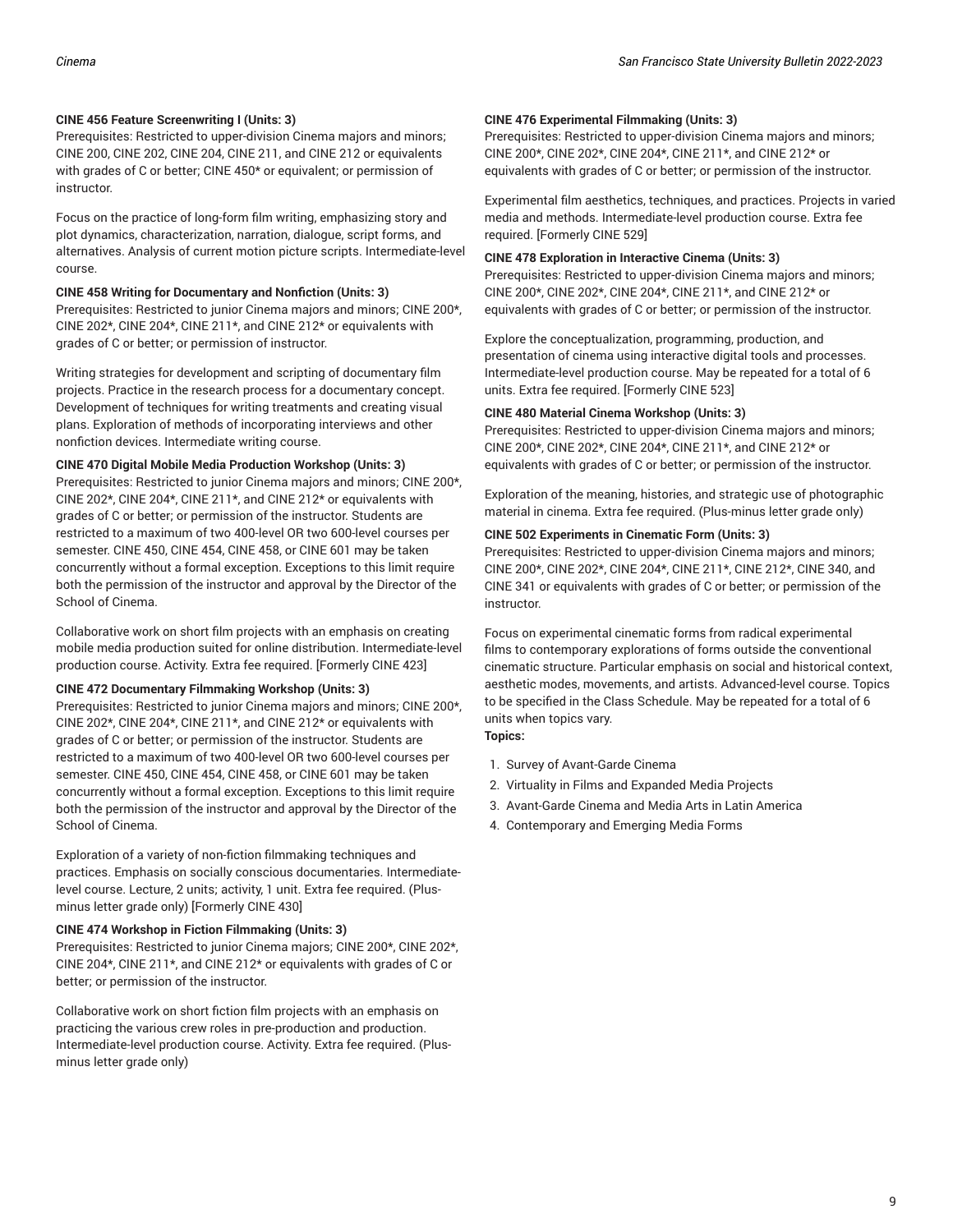Prerequisites: Restricted to upper-division Cinema majors and minors; CINE 200, CINE 202, CINE 204, CINE 211, CINE 212, CINE 340\*, and CINE 341\* or equivalents with grades of C or better; or permission of the instructor.

Examination of historical events as they are presented in the cinematic form or as they influence the emergence of particular aesthetics, film cycles, or representational patterns. Examination of histories of cinemas as they evolved from different cultures and regions in the world. Topics to be specified in the Class Schedule. May be repeated for a total of 6 units when topics vary. [Formerly CINE 407] **Topics:**

- 1. The Digital & Transmedia Revolution in Cinema
- 2. History and Film: Representing the Catastrophic
- 3. History of Latin American Film: Critical Topics
- 4. History of Chilean Cinema
- 5. Environmentalism in Film History
- 6. Revolution & Social Uprising in Cinema & New Media
- 7. Third Cinema
- 8. Film Dissent and Blacklisting
- 9. Documentary and the Representation of History
- 10. Black City Cinema

#### **CINE 540 Issues in Film Theory (Units: 3)**

Prerequisites: Restricted to upper-division Cinema majors and minors; CINE 200, CINE 202, CINE 204, CINE 211, CINE 212, CINE 340\*, and CINE 341\* or equivalents with grades of C or better; or permission of the instructor.

Study of a selected method or issue in film theory. Advanced-level course. Topics to be specified in the Class Schedule. May be repeated for a total of 6 units as topics vary. Topics include Documentary Form, Sound and Voice in Cinema, Classical Film Theory, Post-Modernism and Film, and Feminism and Film. (Plus-minus letter grade only) **Topics:**

- 1. Classical Film Theory
- 2. Sound and Voice in Cinema
- 3. Documentary Film Form
- 4. Post-Modernism and Film
- 5. Feminism and Film

#### **CINE 541 Race, Sex, and Identity Online (Units: 3)**

Prerequisites: Restricted to upper-division Cinema majors and minors; CINE 200, CINE 202, CINE 204, CINE 211, CINE 212, CINE 340\*, and CINE 341\* or equivalents with grades of C or better; or permission of the instructor.

Analysis of the relationship between race, sexuality, and social identity online. Examination of how capitalism and the politics of social resistance are manifested in online media. Advanced-level course.

#### **CINE 549 Critical Practices (Units: 3)**

Prerequisites: Restricted to upper-division Cinema majors or minors; CINE 200, CINE 202, CINE 204, CINE 211, CINE 212, CINE 340\*, and CINE 341\* or equivalents with grades of C or better; a GWAR\* course; or permission of the instructor.

Examine the relationship between critical theory and digital media practices. Familiarization with the emerging possibilities for "creative" or unconventionally presented critical work made possible by digital media: digital video, online, and other new technologies. May be repeated for a total of 6 units. (Plus-minus letter grade only)

#### **CINE 572 Film Theory (Units: 3)**

Prerequisites: Restricted to upper-division Cinema majors and minors; CINE 200, CINE 202, CINE 204, CINE 211, CINE 212, CINE 340\*, and CINE 341\* or equivalents with grades of C or better; or permission of the instructor.

Advanced seminar in cinematic and media theory. [Formerly CINE 372]

#### **CINE 598 Senior Critical Studies Seminar (Units: 3)**

Prerequisites: Restricted to upper-division Cinema majors and minors; CINE 200, CINE 202, CINE 204, CINE 211, CINE 212, CINE 340\*, and CINE 341\* or equivalents with grades of C or better; or permission of the instructor.

Conduct original research, seminar reports, close analysis. Refine critical skills, develop project outlines culminating in a piece of substantive written work. (Plus-minus letter grade only) [Formerly CINE 610]

#### **CINE 601 Film Programming and Exhibitions Management (Units: 3)**

Prerequisites: Restricted to upper-division Cinema majors and minors; CINE 200\*, CINE 202\*, CINE 204\*, CINE 211\*, and CINE 212\* or equivalents with grades of C or better; or permission of the instructor.

Overview and practice of curation and programming skills involved in the creation and presentation of film and video programs. Prepares and manages the School of Cinema's Film Finals Program at semester end. Program planning; promotion and publicity; house management and public relations. Lecture, 2 units; activity, 1 unit. May be repeated for a total of 6 units. [Formerly CINE 506]

#### **CINE 605 Exhibition, Distribution and Festivals - Film Marketing (Units: 3)** Prerequisites: Restricted to upper-division Cinema majors or minors; CINE 200\*, CINE 202\*, CINE 204\*, CINE 211\*, and CINE 212\*, or equivalents with grades of C or better; or permission of the instructor.

Overview of the strategies, options, and practicalities of film exhibition, distribution, and archives, within both an industry and independent filmmaking context. Emphasis on film curation, archives and digital distribution modes and venues.

#### **CINE 612 Directing Cinematic Style (Units: 3)**

Prerequisites: Restricted to senior Cinema majors; or permission of the instructor. Students are restricted to a maximum of two 400-level OR two 600-level courses per semester. CINE 450, CINE 454, CINE 458, or CINE 601 may be taken concurrently without a formal exception.

Explore the creative role of directors of fiction films, including manipulation of space and time, dealing with continuity, script planning, blocking, visual style, sound design aesthetics, and/or authorship. Advanced production course. Activity. Extra fee required.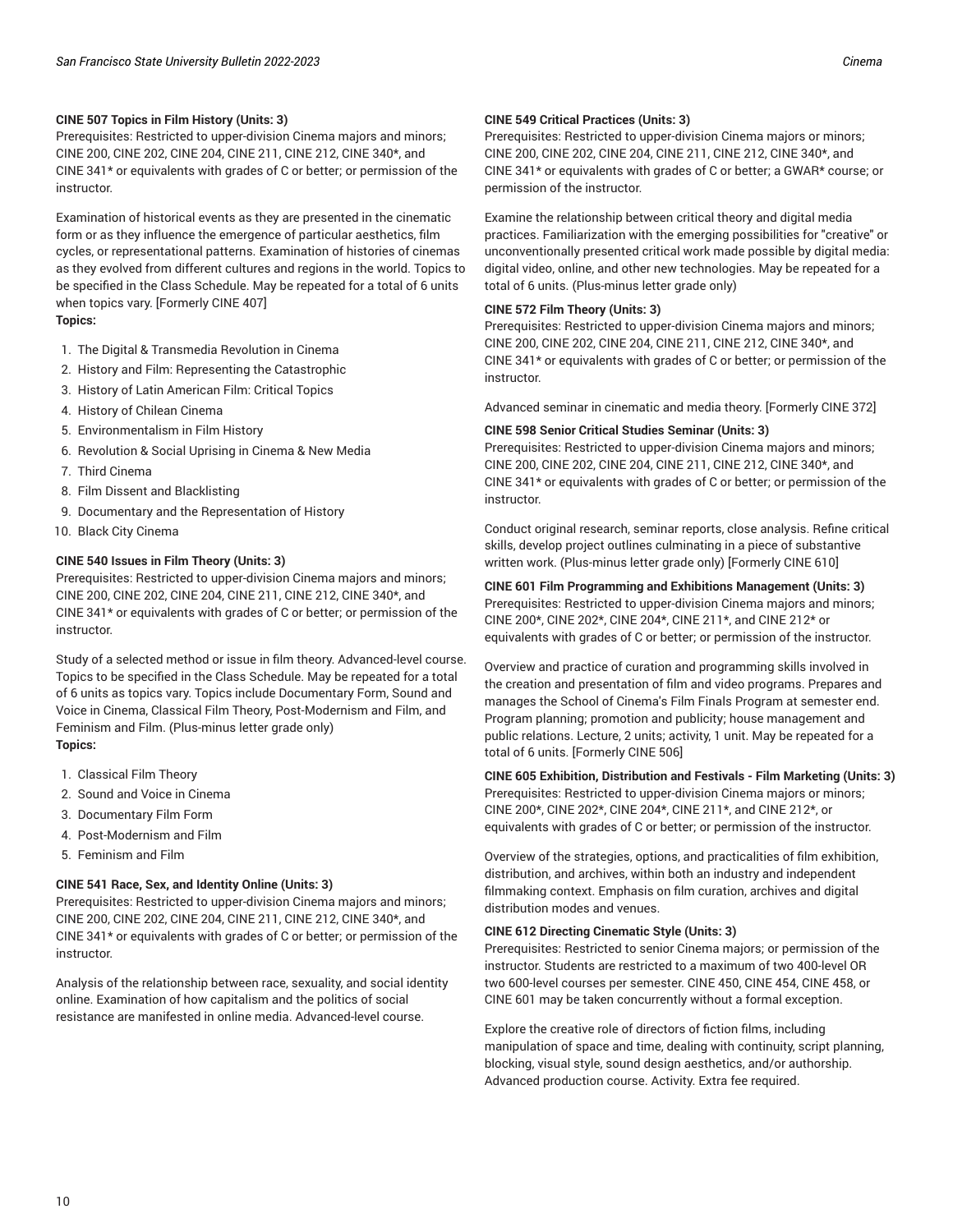#### **CINE 614 Advanced Lighting Techniques (Units: 3)**

Prerequisites: Restricted to senior Cinema majors and minors; CINE 200, CINE 202, CINE 204, CINE 211, and CINE 212 or equivalents with grades of C or better; CINE 426\* or CINE 428\* or an equivalent cinematography course with a grade of C or better; or permission of the instructor. Students are restricted to a maximum of two 400-level OR two 600-level courses per semester. CINE 450, CINE 454, CINE 458, or CINE 601 may be taken concurrently without a formal exception. Exceptions to this limit require both the permission of the instructor and approval by the Director of the School of Cinema.

Advanced cinematography course focused on lighting. Exploration of the creative possibilities of soundstage and location lighting as part of a storytelling process. Lectures and practical demonstrations in technical considerations of light fixtures, electrical safety, and crew structure. Collaborative projects include lighting for fiction, visual effects, and emerging technologies. Activity. Extra fee required.

#### **CINE 616 Immersive Storytelling Through Virtual Reality (Units: 3)**

Prerequisites: Restricted to upper-division Cinema majors and minors; CINE 200, CINE 202, CINE 204, CINE 211, CINE 212, and either CINE 426\* or CINE 428\* (or equivalents) with grades of C or better; or permission of the instructor.

Focus on exploring the art and techniques of immersive storytelling through creative technology in virtual reality. Explore the imaginative and emotional storytelling techniques through a range of innovative immersive technologies focusing on Augmented Reality (AR) and Virtual Reality (VR). Creation of an immersive and imaginative experience that connects with audiences through a variety of hands-on projects. Activity. May be repeated for a total of 6 units. Extra fee required. (Plus-minus letter grade only)

#### **CINE 620 Advanced Fiction Filmmaking I (Units: 3)**

Prerequisites: Restricted to senior Cinema majors; portfolio required; concurrent enrollment in CINE 624; two or more of the following courses strongly recommended: CINE 350GW, CINE 424, CINE 450, CINE 454, CINE 470, CINE 474, and CINE 612; permission of the instructor. Students are restricted to a maximum of two 400-level OR two 600-level courses per semester. CINE 450, CINE 454, CINE 458, or CINE 601 may be taken concurrently without a formal exception. Exceptions to this limit require both the permission of the instructor and approval by the Director of the School of Cinema. May not be taken concurrently with CINE 627.

Advanced production course fosters the development, scriptwriting, preproduction, and shooting of a short senior thesis fiction film. First of two semesters, followed by CINE 622. Serves as a culminating experience for fiction-oriented students. Extra fee may be required. (Plus-minus letter grade only)

#### **CINE 622 Advanced Fiction Filmmaking II (Units: 3)**

Prerequisites: Restricted to upper-division Cinema majors; CINE 620\*; concurrent enrollment in CINE 625; portfolio required; permission of the instructor.

Post-production phase (editing, sound design, grading, mixing) of senior thesis fiction film. Extra fee required. Activity. (Plus-minus letter grade only)

#### **CINE 623 Exploration in Cinema as an Online Medium (Units: 3)**

Prerequisites: Restricted to senior Cinema majors and minors; CINE 200, CINE 202, CINE 204, CINE 211, CINE 212, CINE 340\*, CINE 341\*, and two 400\*-level CINE courses or equivalents with grades of C or better; or permission of the instructor. Students are restricted to a maximum of two 400-level OR two 600-level courses per semester. CINE 450, CINE 454, CINE 458, or CINE 601 may be taken concurrently without a formal exception. Exceptions to this limit require both the permission of the instructor and approval by the Director of the School of Cinema.

Advanced production course that explores the conceptualization, programming, production, and presentation of cinema on the Internet, using digital tools and processes. Activity. May be repeated for a total of 6 units. Extra fee required.

#### **CINE 624 Advanced Pre-Production Lab (Unit: 1)**

Prerequisites: Restricted to senior Cinema majors; concurrent enrollment in CINE 620\*.

Development of creative and technical aspects of fiction capstone film. Use of filmmaking equipment and materials. Laboratory. (Plus-minus letter grade)

#### **CINE 627 Producing and Financing Films I (Units: 3)**

Prerequisites: Restricted to senior Cinema majors. CINE 200\*, CINE 202\*, CINE 204\*, CINE 211\*, and CINE 212\* or equivalents with grades of C or better; or permission of the instructor. May not be taken concurrently with CINE 620. Students are restricted to a maximum of two 400-level OR two 600-level courses per semester. CINE 450, CINE 454, CINE 458, or CINE 601 may be taken concurrently without a formal exception. Exceptions to this limit require both the permission of the instructor and approval by the Director of the School of Cinema.

The economics of production including budgeting, breakdowns, financing and contracts, distribution and exhibition, censorship, copyright, libel and slander, and laws of privacy. Hands-on producing of a senior thesis film project. The first part of a two-semester sequence followed by CINE 628. The culminating experience for producing-oriented students. Advanced Production Course. Extra fee required. (Plus-minus letter grade only)

#### **CINE 628 Producing and Financing Films II (Units: 3)**

Prerequisites: Restricted to upper-division Cinema majors and minors; CINE 200, CINE 202, CINE 204, CINE 211, CINE 212, CINE 340\*, and CINE 341\* or equivalents with grades of C or better; CINE 627\*, and permission of the instructor.

Examine the economics of post-production, marketing, distribution, and exhibition of independent films. Explores the role of the producer during the post-production stage of independent filmmaking. Hands-on experience with senior thesis film. Part two of a two-semester sequence, following CINE 627. Advanced production course. Extra fee required. (Plus-minus letter grade) [Formerly CINE 542]

#### **CINE 630 Workshop in Experimental Documentary (Units: 3)**

Prerequisites: Restricted to senior Cinema majors; CINE 200, CINE 202, CINE 204, CINE 211, CINE 212, CINE 340\*, and CINE 341\* or equivalents with grades of C or better; CINE 472\*; or permission of the instructor. Students are restricted to a maximum of two 400-level OR two 600-level courses per semester. CINE 450, CINE 454, CINE 458, or CINE 601 may be taken concurrently without a formal exception. Exceptions to this limit require both the permission of the instructor and approval by the Director of the School of Cinema.

Advanced production course exploring experimental film practices in nonfiction. Lecture, 2 units; activity, 1 unit. Extra fee required.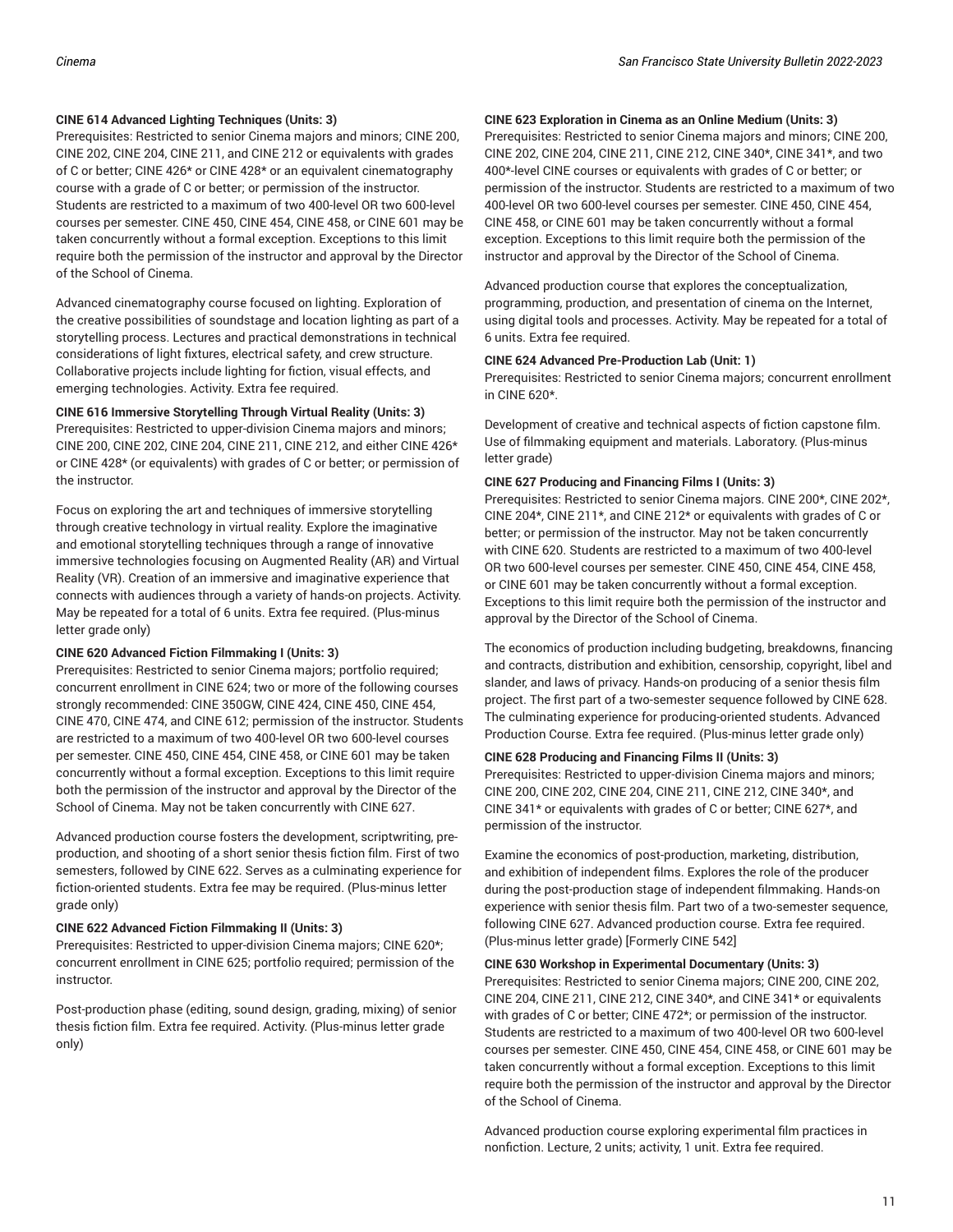#### **CINE 632 Media Archaeology in Cinema (Units: 3)**

Prerequisites: Restricted to senior Cinema majors and minors; CINE 200\*, CINE 202\*, CINE 204\*, CINE 211\*, and CINE 212\* or equivalents with grades of C or better; or permission of the instructor. Students are restricted to a maximum of two 400-level OR two 600-level courses per semester. CINE 450, CINE 454, CINE 458, or CINE 601 may be taken concurrently without a formal exception. Exceptions to this limit require both the permission of the instructor and approval by the Director of the School of Cinema.

Exploration of the meaning, histories, strategies, and techniques of the creative re-use of media in cinema. May be repeated for a total of 6 units. Extra fee required. (Plus-minus letter grade only) [Formerly CINE 521]

#### **CINE 634 International Documentary Workshop (Units: 6)**

Prerequisites: Upper-division standing and permission of the instructor.

A cross-cultural student program with the collaboration of film, cultural, or academic programs or established community organizations in other countries. Students will broaden their cultural vision and develop their cinematic techniques in a global context. Documentary production experience course. Lecture, 3 units; activity, 3 units. May be repeated for a total of 12 units. [Formerly CINE 532]

#### **CINE 635 Anthropological Filmmaking I (Units: 6)**

Prerequisites: Restricted to Anthropology and Cinema majors; ANTH 120 and ANTH 300; or permission of the instructor.

Introduction to ethnographic digital video production, including methods of ethnographic fieldwork, the creation of field notes and research design. The basics of digital video planning, production, and editing. Lecture 3 units; activity, 3 units. [CSL may be available]

(This course is offered as ANTH 595 and CINE 635 [formerly CINE 595]. Students may not repeat the course under an alternate prefix.)

#### **CINE 636 Anthropological Filmmaking II (Units: 4)**

Prerequisites: Restricted to Anthropology and Cinema majors; ANTH 595 or CINE 635; or permission of the instructor.

Advanced filmmaking-based applied anthropological fieldwork, collaboration, and digital post-production techniques. Students complete a video for which they conducted research during the previous semester. Lecture, 2 units; activity, 2 units. [CSL may be available] (This course is offered as ANTH 596 and CINE 636 [formerly CINE 596]. Students may not repeat the course under an alternate prefix.)

#### **CINE 640 Advanced Documentary Production (Units: 3)**

Prerequisites: Restricted to senior Cinema majors; CINE 472\*, CINE 626\*, CINE 630\*, CINE 632\*; or permission of the instructor. Students are restricted to a maximum of two 400-level or two 600-level courses per semester. CINE 450, CINE 454, CINE 458, or CINE 601 may be taken concurrently without a formal exception. Exceptions to this limit require both the permission of the instructor and approval by the Director of the School of Cinema.

Advanced production course that fosters the development, preproduction, production, and post-production of a senior thesis nonfiction filmmaking project. Extra fee required.

#### **CINE 642 Episodic Screenwriting (Units: 3)**

Prerequisites: Restricted to senior Cinema majors and minors; CINE 200, CINE 202, CINE 204, CINE 211, CINE 212 or equivalents with grades of C or better; CINE 450\* or equivalent; or permission of the instructor. Students are restricted to a maximum of two 400-level OR two 600-level courses per semester. CINE 450, CINE 454, CINE 458, or CINE 601 may be taken concurrently without a formal exception. Exceptions to this limit require both the permission of the instructor and approval by the Director of the School of Cinema.

Advanced screenwriting that explores extended narrative series storytelling structure and format. Analyze models of long-form narrative, and hone screenwriting skills through concept development, treatment preparation, and writing of a pilot for a webcast or episodic series. May be repeated for a total of 6 units. (Plus-minus letter grade only)

#### **CINE 646 Feature Screenwriting II (Units: 3)**

Prerequisites: Restricted to senior Cinema majors and minors; CINE 200, CINE 202, CINE 204, CINE 211, and CINE 212 or equivalents with grades of C or better; CINE 450 or equivalent, CINE 456\* or equivalent; or permission of the instructor. Students are restricted to a maximum of two 400-level OR two 600-level courses per semester. CINE 450, CINE 454, CINE 458, or CINE 601 may be taken concurrently without a formal exception. Exceptions to this limit require both the permission of the instructor and approval by the Director of the School of Cinema.

Advanced writing workshop focused on conceptualizing and writing longform screenplays.[Formerly CINE 556]

#### **CINE 648 Screenplay Revising (Units: 3)**

Prerequisites: Restricted to senior Cinema majors and minors; CINE 200\*, CINE 202\*, CINE 204\*, CINE 211\*, CINE 212\* or equivalents with grades of C or better; CINE 450\*; or consent of the instructor. Students are restricted to a maximum of two 400-level OR two 600-level courses per semester. CINE 450, CINE 454, CINE 458, or CINE 601 may be taken concurrently without a formal exception. Exceptions to this limit require both the consent of the instructor and approval by the Director of the School of Cinema.

Restructure and revise a screenplay written in a previous class. Enhance story craft, acquire strategies for rewriting, and refining the clarity of script premise, characters, etc. Production of a polished work that can be submitted to competitions and serve as a writing portfolio upon graduation. Advanced writing course. May be repeated for a total of 6 units. (Plus-minus letter grade only) [Formerly CINE 552]

#### **CINE 650 Filmmaking Master Class (Unit: 1)**

Prerequisites: Restricted to senior Cinema majors and permission of the instructor. Students are restricted to a maximum of two 400-level OR two 600-level courses per semester. CINE 450, CINE 454, CINE 458, or CINE 601 may be taken concurrently without a formal exception. Exceptions to this limit require both the permission of the instructor and approval by the Director of the School of Cinema.

Advanced workshop exploring and conceptualizing a select dimension within the craft of filmmaking (pre-production, production, or postproduction) as a professional endeavor. Stresses the collaboration of filmmaking. May feature guest filmmakers and opportunities for students to receive critique and feedback on current work. May be repeated for a total of 4 units in any combination of CINE 325, CINE 326, and CINE 650 as topics vary. (CR/NC grading only) [Formerly CINE 324]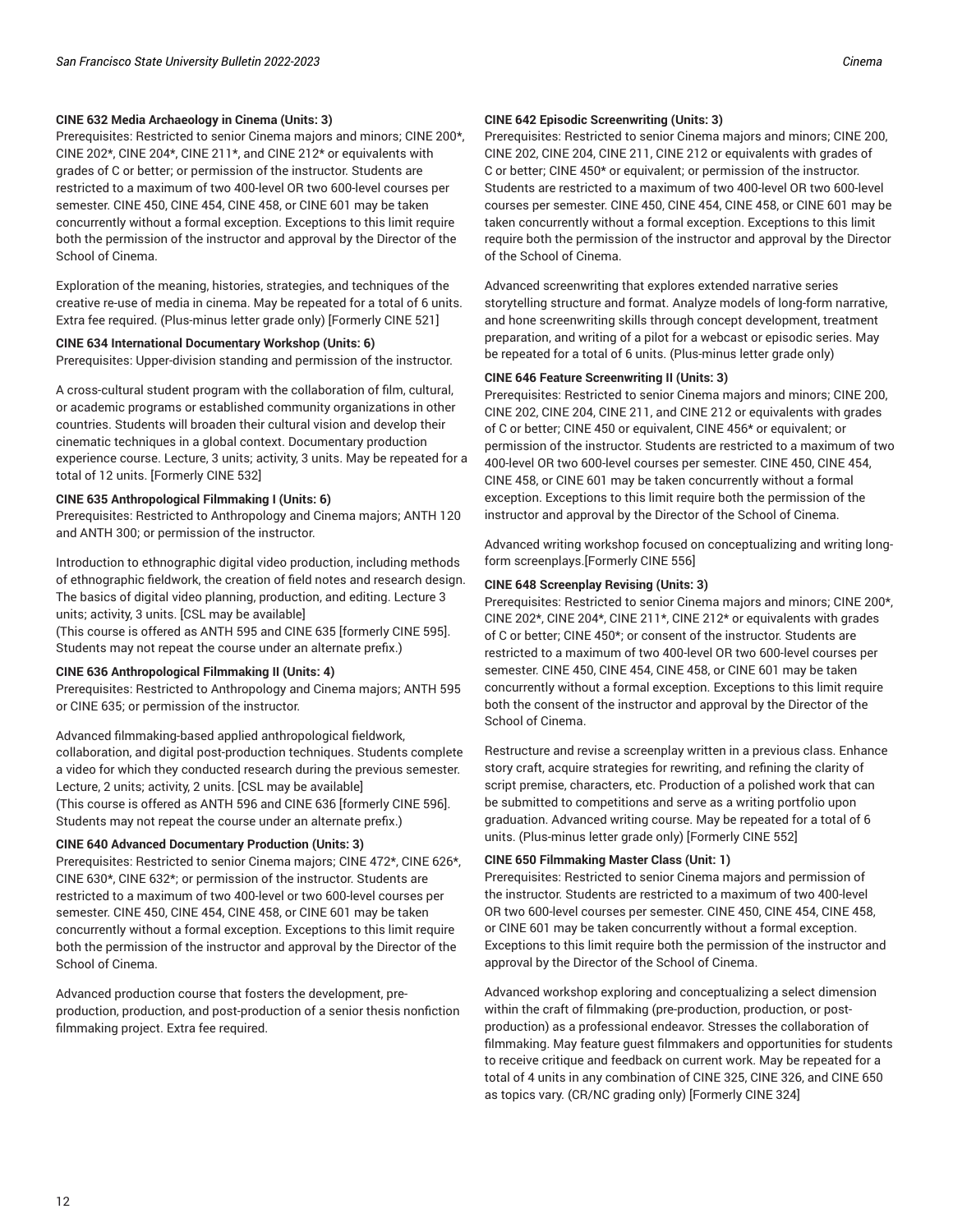#### **CINE 651 Experimental Animation (Units: 3)**

Prerequisites: Restricted to senior Cinema majors and Animation minors or permission of the instructor. Basic digital video editing skills required. Students are restricted to a maximum of two 400-level OR two 600-level courses per semester. CINE 450, CINE 454, CINE 458, or CINE 601 may be taken concurrently without a formal exception. Exceptions to this limit require both the permission of the instructor and approval by the Director of the School of Cinema.

Advanced production seminar exploring experimental animation techniques and practices of auteur fine art animators. Extra fee required.

#### **CINE 652 Documentary Animation (Units: 3)**

Prerequisites: Restricted to senior Cinema majors and Animation minors or permission of the instructor. Basic digital video editing skills required.

Advanced production seminar exploring artistic practices in animated documentaries and animation produced for integration with live action documentaries. Extra fee required.

#### **CINE 654 Writing and Performing in Film and Theatre (Units: 3)**

Prerequisites: Restricted to upper-division students; CINE 450\* or CINE 454\* or CINE 456\* or TH A 130\* or equivalent; or permission of the instructor. Students are restricted to a maximum of two 400-level or two 600-level CINE courses per semester. CINE 450, CINE 454, CINE 458, or CINE 601 may be taken concurrently without a formal exception.

Advanced course pairs screenwriting students (Cinema majors) with performing students (Theatre majors) to workshop original scripts through performance.

(This course is offered as CINE 654 and TH A 558. Students may not repeat the course under an alternate prefix.)

#### **CINE 656 Screenwriting Workshop: Special Topics (Units: 3)**

Prerequisites: Restricted to senior Cinema majors and minors; CINE 200, CINE 202, CINE 204, CINE 211, and CINE 212 or equivalents with grades of C or better; CINE 450\* or equivalent; or permission of the instructor. Students are restricted to a maximum of two 400-level OR two 600-level courses per semester. CINE 450, CINE 454, CINE 458, or CINE 601 may be taken concurrently without a formal exception. Exceptions to this limit require both the permission of the instructor and approval by the Director of the School of Cinema.

Advanced screenwriting workshop that examines advanced projects in film writing. Special topics to coincide with instructor specialization and to be specified in the Class Schedule. May be repeated for a total of 6 units when topics vary.

## **Topics:**

- 1. Fantasy and Science Fiction Genre Screenwriting
- 2. Adaptation and Screenwriting
- 3. Social Justice Screenwriting
- 4. Female Protagonist Centric Screenwriting
- 5. Sketch Comedy Screenwriting
- 6. Genre Screenwriting

#### **CINE 658 Creating Story Worlds (Units: 3)**

Prerequisites: Restricted to senior Cinema majors and minors; CINE 200, CINE 202, CINE 204, CINE 211, CINE 212, CINE 340\*, and CINE 341\* or equivalents with grades of C or better; CINE 450\* or equivalent; or permission of the instructor. Students are restricted to a maximum of two 400-level OR two 600-level courses per semester. CINE 450, CINE 454, CINE 458, or CINE 601 may be taken concurrently without a formal exception. Exceptions to this limit require both the permission of the instructor and approval by the Director of the School of Cinema.

Advanced writing course focuses on the development of creative intellectual properties for screenwriting and other media to produce deep, coherent, and flexible story worlds that can generate successful narratives across platforms. [Formerly CINE 568]

#### **CINE 660 3D Computer Animation I (Units: 3)**

Prerequisites: Restricted to senior Cinema majors and Animation minors or permission of the instructor. Students are restricted to a maximum of two 400-level OR two 600-level courses per semester. CINE 450, CINE 454, CINE 458, or CINE 601 may be taken concurrently without a formal exception. Exceptions to this limit require both the permission of the instructor and approval by the Director of the School of Cinema.

Advanced workshop on developing technical and conceptual skills related to modeling, motion choreography, and rendering. Activity. May be repeated for a total of 9 units. Extra fee required.

#### **CINE 661 3D Computer Animation II (Units: 3)**

Prerequisite: CINE 660\* or permission of the instructor.

Advanced workshop expanding on technical and conceptual skills in 3D computer animation. Activity. May be repeated for a total of 9 units. Extra fee required.

#### **CINE 664 Animation III (Units: 3)**

Prerequisites: CINE 445 with a grade of C or better and permission of the instructor.

Workshop producing animated short films. Focus on research, original sound design, editing and storytelling. Activity. May be repeated for a total of 6 units. Extra fee required. [Formerly CINE 466].

#### **CINE 665 Animation IV (Units: 3)**

Prerequisites: Restricted to senior standing Animation minors; CINE 664\* with a grade of C or better; permission of the instructor. Students are restricted to a maximum of two 400-level OR two 600-level courses per semester. CINE 450, CINE 454, CINE 458, or CINE 601 may be taken concurrently without a formal exception. Exceptions to this limit require both the permission of the instructor and approval by the Director of the School of Cinema.

Workshop producing a thesis animated film. Focus on research, animation and sound design for creative storytelling. Activity. May be repeated for a total of 6 units. Students may enroll in a maximum of 7 units in 600-level CINE courses per semester except CINE 601. Extra fee required. [Formerly CINE 468]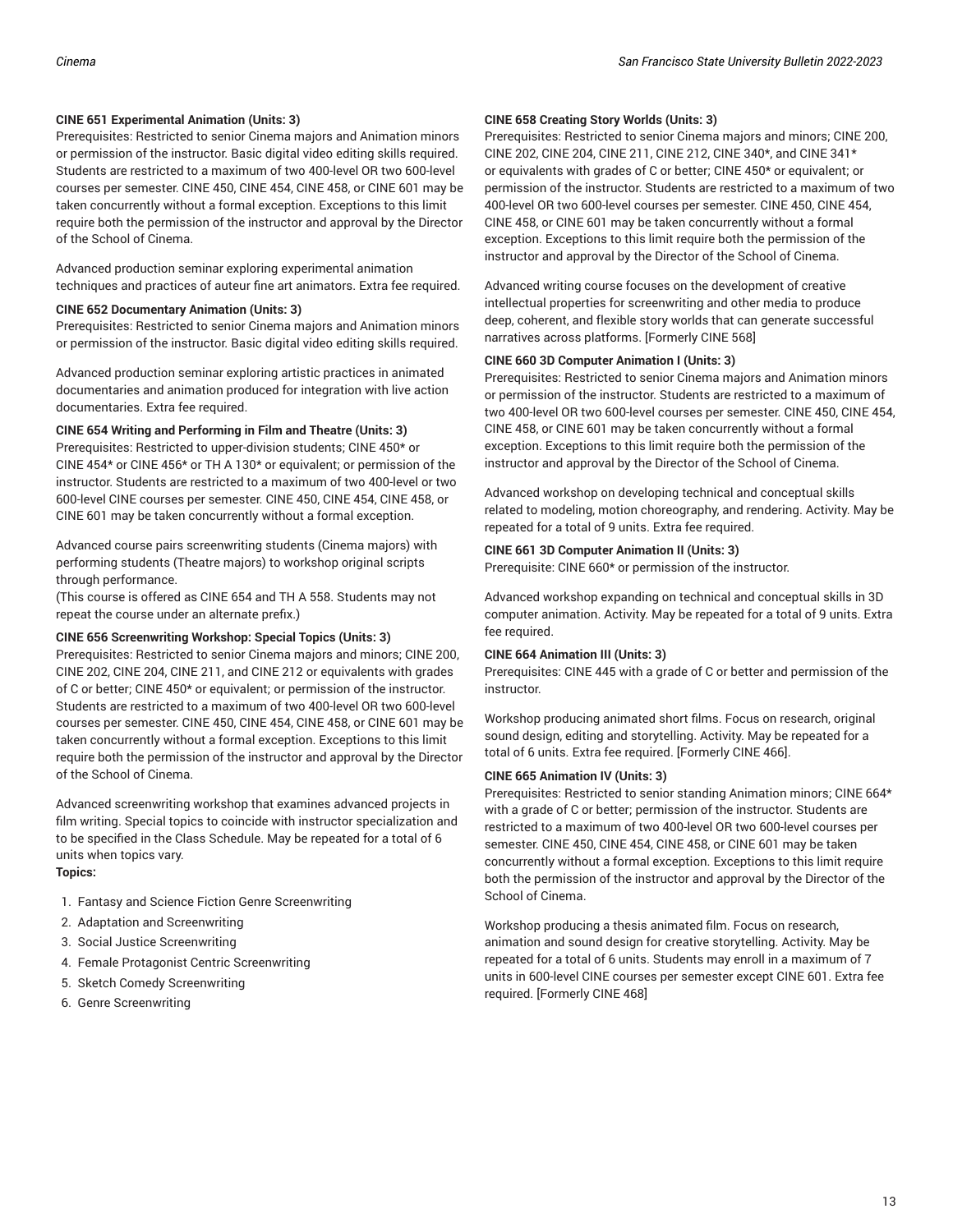#### **CINE 667 Animation Professional Practice (Units: 3)**

Prerequisites: Restricted to junior and senior Animation minors or permission of the instructor. Students are restricted to a maximum of two 400-level OR two 600-level courses per semester. CINE 450, CINE 454, CINE 458, or CINE 601 may be taken concurrently without a formal exception. Exceptions to this limit require both the permission of the instructor and approval by the Director of the School of Cinema.

Experience in professional animation practices. Planning and presenting animation finals program including social media and publicity. Developing animation portfolios and online professional artist practices. Critiques of student work by animation professionals. May be repeated for a total of 6 units. Extra fee required. (Plus-minus letter grade only)

#### **CINE 685 Projects in Teaching in Cinema (Units: 1-3)**

Prerequisites: Cinema major; permission of the instructor.

Teaching experiences in cinema in production, animation, studies and/ or history, through assigned instructional projects as classroom aides. (Students may earn a maximum of 6 units toward the baccalaureate degree for any course(s) numbered 685 regardless of discipline.)

#### **CINE 690 Production Independent Study (Units: 3)**

Prerequisites: Restricted to senior Cinema majors; CINE 340\* and CINE 341\*; a CINE GWAR course; GPA minimum of 3.0\*; and permission of the instructor. Students are restricted to a maximum of two 400-level OR two 600-level courses per semester. CINE 450, CINE 454, CINE 458, or CINE 601 may be taken concurrently without a formal exception.

Independent practice course allows students to propose and carry out individual projects. Students act in a major crew role such as screenwriter, director, editor, production designer, and producer. Does not include Cinema equipment checkout privileges. Open to students who have demonstrated the ability to work independently, have a cumulative grade point average of at least 3.0 (undergraduate), and approval of an instructor. May be repeated for a total of 6 units.

#### **CINE 692 Internship (Units: 3)**

Prerequisites: Restricted to senior standing and permission of the instructor. Students are restricted to a maximum of two 400-level OR two 600-level courses per semester. CINE 450, CINE 454, CINE 458, or CINE 601 may be taken concurrently without a formal exception. Exceptions to this limit require both the permission of the instructor and approval by the Director of the School of Cinema.

Experience in a special field. 100+ hours of field experience in cinemarelated activities under the supervision of professionals. May be repeated for a total of 6 units. (CR/NC grading only)

#### **CINE 695 Independent Critical Studies (Units: 3)**

Prerequisites: CINE 340 and CINE 341; or permission of the instructor.

Independent studies for qualified students who wish to pursue research and scholarly work under faculty supervision. May be repeated for a total of 9 units.

#### **CINE 699 Independent Study (Units: 1-3)**

Prerequisites: Restricted to upper-division Cinema majors; CINE 200\*, CINE 202\*, CINE 204\*, CINE 211\*, and CINE 212\* or equivalents with grades of C or better; or permission of the instructor.

Selected projects in cinema studies or production. Open to students who have demonstrated the ability to work independently, have a cumulative grade point average of at least 3.0 (undergraduate), and approval of an instructor. Does not include Cinema equipment checkout privileges. May be repeated for a total of 6 units.

#### **CINE 700 Introduction to Graduate Studies (Units: 3)**

Prerequisite: Restricted to graduate students in M.A. in Cinema Studies.

Orientation to graduate study; introduction to the professional standards and practices of cinema discipline; survey of cinematic and media culture theory. Development of a tentative master's thesis forms the primary basis for written work. (Plus-minus letter grade only)

#### **CINE 701 Creative Process I (Units: 3)**

Prerequisites: Restricted to M.F.A. Cinema students; concurrent enrollment in CINE 710, CINE 711, and CINE 721.

Basic elements of film writing and design: conceptualization, idea development, scripting, storyboarding, composing/staging for the camera, and image gathering. Activity.

#### **CINE 702 Creative Process II (Units: 3)**

Prerequisites: Restricted to graduate Cinema students; CINE 701; concurrent enrollment in CINE 712 and CINE 722.

Continuation of CINE 701. Emphasizing writing and design for a specific film project and basic principles of writing a research proposal. Activity.

#### **CINE 710 Production Practice I (Units: 3)**

Prerequisites: Restricted to M.F.A Cinema students; concurrent enrollment in CINE 701, CINE 711, and CINE 721.

Beginning graduate course in cinematography and lighting. Use of film stocks, cameras, lenses, filters, light meters, and lights as well as screen direction, camera composition, and movement. Activity. (Plus-minus letter grade only)

#### **CINE 711 Production Practice II (Units: 3)**

Prerequisites: Restricted to M.F.A. Cinema students; concurrent enrollment in CINE 701, CINE 710, and a graduate Cinema theory elective (700-level, vary by semester).

Beginning graduate course in editing and sound for film. Processes and procedures for picture and sound editing. Field, studio, and postproduction sound for motion pictures. Problems in design and the production of meaning. Activity.

#### **CINE 712 Production Practice III (Units: 3)**

Prerequisites: Restricted to M.F.A. Cinema students; CINE 701, CINE 710, CINE 711, and CINE 721; concurrent enrollment in CINE 722.

Continuation of CINE 710 and CINE 711. Refinement of basic filmmaking skills and processes. Production of required first-year M.F.A. project. Activity. (Plus-minus letter grade only)

#### **CINE 713 Animation & Visual Effects Workshop (Units: 3)**

Prerequisites: Restricted to graduate Cinema students or permission of the instructor. Basic digital editing skills required; no drawing skills needed.

Hands-on skills and guidance in stop-motion and digital animation and visual effects production. Screenings and critical analysis of experimental, documentary, and narrative animated short films. Students produce short animations and are encouraged to explore a variety of animation techniques and examine how animation can inform their thesis work. May be repeated for a total of 6 units. (Plus-minus letter grade only)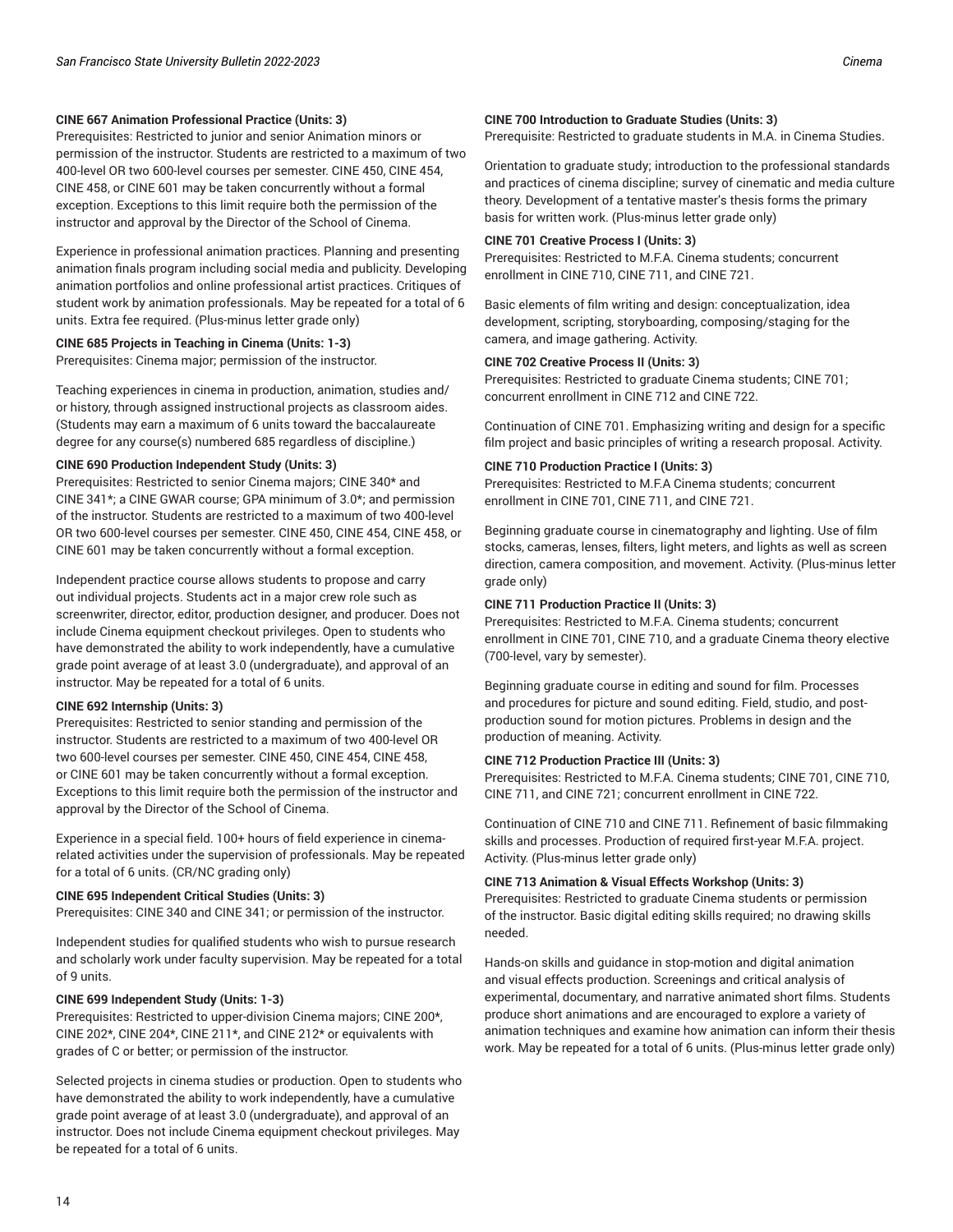#### **CINE 715 Cinematography Workshop (Units: 3)**

Prerequisites: Restricted to graduate Cinema students; CINE 710\*; or consent of the instructor.

Exploration and achievement of the next level of aesthetics and techniques in cinematography and lighting through a series of masterpiece examinations, hands-on production workshops, cinematography master classes, and industry practices. Projects in up-todate digital technology. Activity. (Plus-minus letter grade only)

#### **CINE 720 Critical Paradigms and the Cinematic (Units: 3)** Prerequisite: Restricted to graduate Cinema students.

Approaches to the cinematic form through critical paradigms such as theories of the postmodern, post-colonial theory, structuralism/poststructuralism, systems theory, posthumanist theories. (Plus-minus letter grade only)

## **CINE 721 Cinematic Documentary (Units: 3)**

Prerequisite: Graduate Cinema students.

Issues and concepts related to non-fiction cinematic forms such as documentary, or ethnographic film. May be repeated for a total of 6 units. (Plus-minus letter grade only)

## **CINE 722 Independent Cinema (Units: 3)**

Prerequisite: Restricted to graduate Cinema students.

The tradition of independent narrative filmmaking: narrative structure, European art cinema, Third cinema, and/or American independent cinema. May be repeated for a total of 6 units. (Plus-minus letter grade only)

### **CINE 723 Cinema Forms and Aesthetics (Units: 3)**

Prerequisite: Restricted to graduate Cinema students.

Theoretical and critical perspectives on dominant traditions and major modes of cinema and/or media: classical, film narrative, documentary; avant-garde cinema and media. May be repeated for a total of 6 units. (Plus-minus letter grade only)

### **CINE 726 Cinema Theory II (Units: 3)**

Prerequisites: Restricted to second-year M.F.A. Cinema students; CINE 761 and CINE 762; concurrent enrollment in CINE 763 and CINE 770.

Combines the practical aspects of portfolio and teaching preparation with the theoretical concerns generated from thesis projects and questions of pedagogy.

### **CINE 727 Cinematic Styles, Forms and Movements (Units: 3)**

Prerequisite: Restricted to graduate Cinema and Women and Gender Studies students.

Examination of established cinematic styles, forms and movements such as how does style affect content? How do movements emerge? How do forms change over time? What relationship does a particular movement bear to narrative storytelling, documentary expression or avant-garde practice? May be repeated for a total of 6 units. (Plus-minus letter grade only)

### **CINE 728 Cinema Histories (Units: 3)**

Prerequisite: Restricted to graduate Cinema students.

Examination of cinematic traditions through historical methods with an emphasis historiographic research, modes of argumentation, principles of causality, narrative, and rhetoric. May be repeated for a total of 6 units. (Plus-minus letter grade only)

### **CINE 730 Experimental Cinema Workshop (Units: 3)**

Prerequisite: Restricted to graduate Cinema students or permission of the instructor.

Aesthetics of avant-garde cinema and production of a short film using experimental techniques. May be repeated for a total of 6 units. (Plusminus letter grade only)

#### **CINE 740 Workshop in Documentary Production (Units: 3)** Prerequisite: Restricted to graduate Cinema students.

Hands-on skills and guidance in documentary production. Each student directs and produces their own film and crews on others. Technical production skills, critical analysis of non-fiction films, and documentary voice for creative expression. (Plus-minus letter grade only)

### **CINE 741 Cinema and the City (Units: 3)**

Prerequisite: Restricted to graduate Cinema students.

Issues of the representation of the city in cinema, urban space has proven crucial to genre films, as well as documentaries and the avantgarde. Utopic and dystopic elements of urban life receive close scrutiny. (Plus-minus letter grade only)

## **CINE 743 Sexuality in the Cinema (Units: 3)**

Prerequisite: Restricted to graduate Cinema students.

Theories and representations of sexualities in cinema from various contexts, traditions, and histories such as queer and LGBTQ subjectivities, practices such as asexuality, BDSM and polyamory, and the study of cinema as an apparatus for the production of intimacy. May be repeated for a total of 6 units. (Plus-minus letter grade only)

### **CINE 747 Postcolonial Cinema (Units: 3)**

Prerequisite: Restricted to graduate Cinema students.

Examination of post-colonial theories, including notions of modernity, nationalism, post-nationalism, hybridity, subalternity, and the politics of differences, and how they can be applied to critical thinking in cinema and media. Focus on Hollywood cinema and third world cinema. May be repeated for a total of 6 units. (Plus-minus letter grade only)

## **CINE 748 Cinema and Cultural Studies (Units: 3)**

Prerequisite: Restricted to graduate Cinema students.

Examination of the field of Cultural Studies and its influence on cinema and media studies. Students will read both founding theoretical texts and contemporaneous scholarship. Emphasis on intersecting structures of power, including class, nation, gender, race, and sexuality. May be repeated for a total of 6 units. (Plus-minus letter grade only)

### **CINE 749 Critical Practices (Units: 3)**

Prerequisite: Restricted to graduate Cinema students.

Exploration of the relationship between critical theory/practice and digital media practices; familiarization with the emerging possibilities for critical work made possible by digital media. May be repeated for a total of 6 units. (Plus-minus letter grade only)

### **CINE 755 Feature Screenwriting (Units: 3)**

Prerequisites: Restricted to graduate Cinema students; introductory screenwriting; permission of the instructor.

Advanced screenwriting leading to the completion of a feature-length original script. The development of ideas, premise pitching, and disciplined writing practice. May be repeated for a total of 6 units. (Plusminus letter grade only)